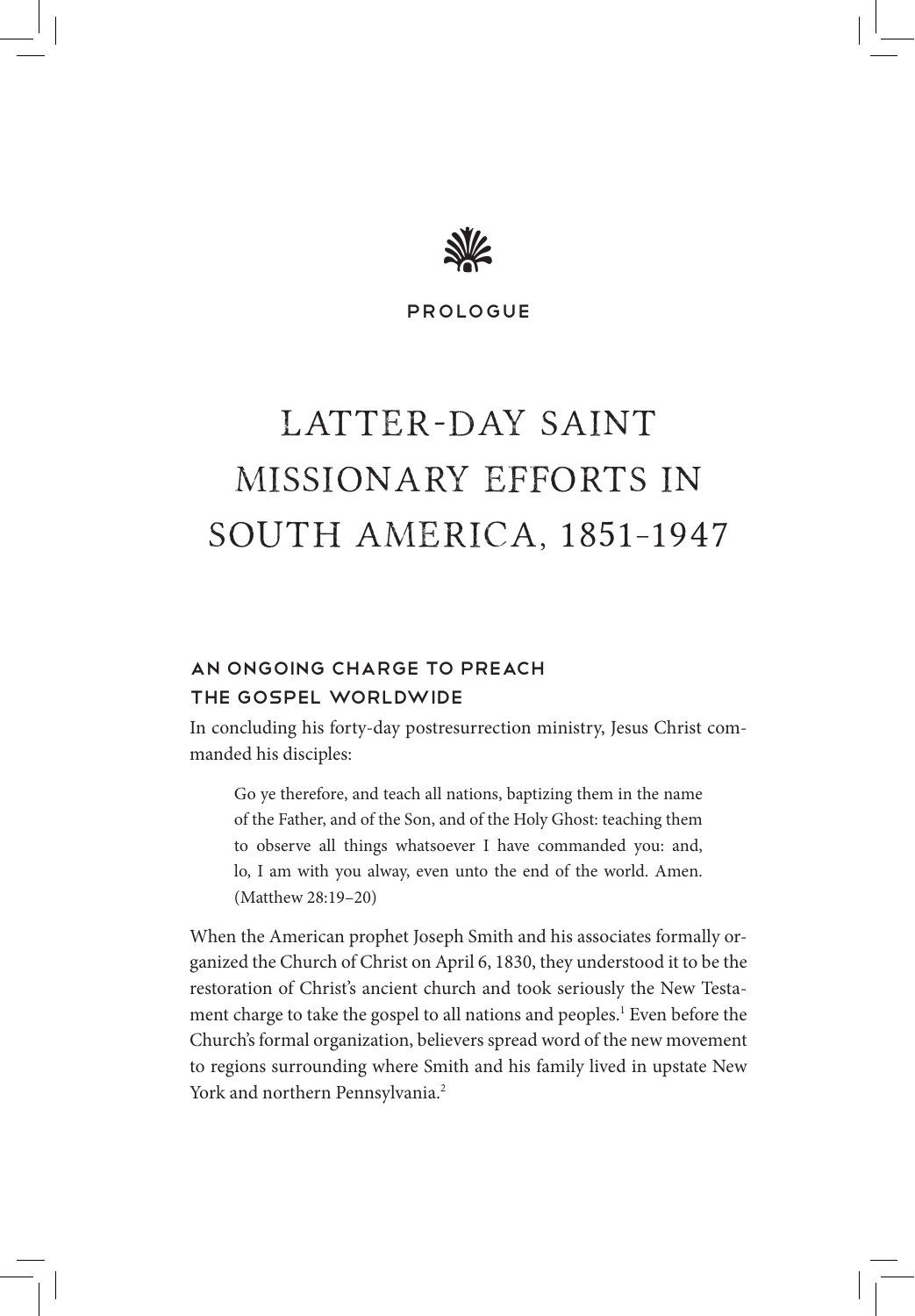xii The Prophet Joseph Smith translated an ancient book of scripture that became known as the Book of Mormon. Before the book became available for sale in March 1830, believers with access to press galleys took portions for others to read, and a local journalist with after-hours access to the printshop began pirating major segments of the volume in his own newspaper.3 When the book became available in its entirety, readers discovered that its title page represented the volume as a modern translation of an ancient book of scripture intended for "the convincing of the Jew and Gentile that Jesus is the Christ, the Eternal God, manifesting Himself unto all nations."4

> Early efforts to take this restored gospel to all people included famous missionary forays by Smith's younger brother Samuel. His labors led to the conversion of Brigham Young, the man who would succeed Smith after the founding prophet's death at the hands of vigilantes in 1844.<sup>5</sup> During Smith's lifetime, Church members spread the gospel message throughout much of the United States, Canada, and the British Isles; to portions of continental Europe, the Middle East, and Australia; and even to the islands of what became French Polynesia.<sup>6</sup>

#### Early Missionary Interest in South America

One of the most famous efforts to spread the latter-day gospel occurred just months after the Church's organization when a revelation received by Joseph Smith called his closest associate in the work, Oliver Cowdery, and ultimately three companions to preach to native peoples of the Americas.<sup>7</sup>

#### A Call to Teach Native Peoples

One of Cowdery's companions was Parley P. Pratt, later dubbed by biographers "the Apostle Paul of Mormonism."8 Pratt's mind was far-reaching, and he took seriously the revealed missionary charge that "he shall go ... into the wilderness among the Lamanites," a Book of Mormon term for ancient peoples of America that Church members of his generation interpreted to mean America's Indians.<sup>9</sup> Cowdery, Pratt, and their companions endured bitter winter cold and other harsh conditions as they moved west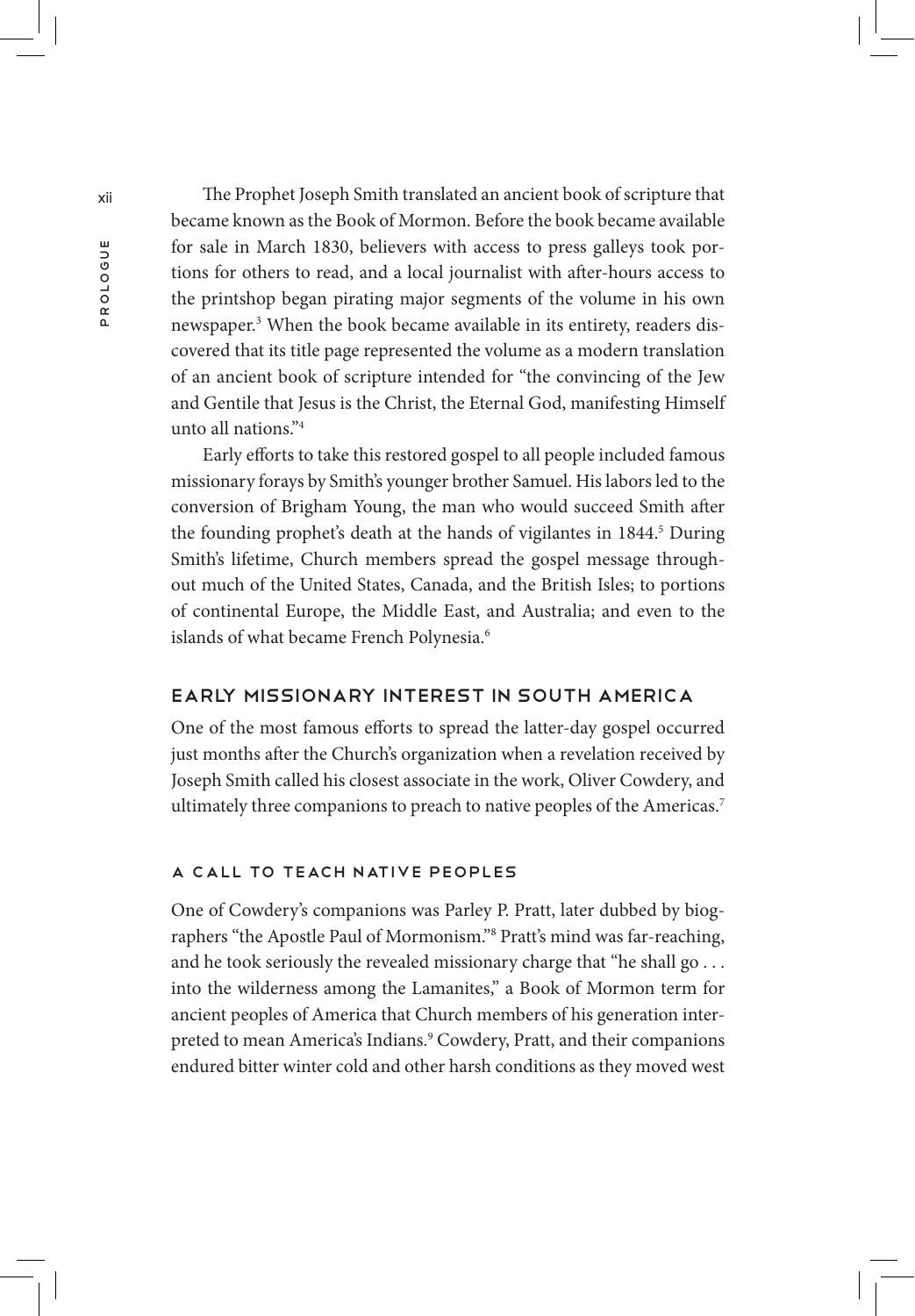The Latter-day Saint missionaries soon found themselves forced out of Indian territory by government agents tasked with protecting native peoples from the kind of exploitation that had marked centuries of interaction with colonial Europeans. But the mission journey was not a total failure: they found great success among Pratt's former associates in Ohio, many of whom joined the fledging Church.<sup>11</sup>

## Parley P. Pratt's 1851 Journey to Chile

Pratt never forgot his original charge, and when he followed Brigham Young west to what became Utah and received responsibility over the Church's new mission in the Pacific, he studied Spanish and made plans to take the Latter-day Saint message to the native peoples of South America whose nations bordered the Pacific Ocean. To that end, Pratt left in 1851 on a cargo ship for Chile, accompanied by two companions: his ailing, pregnant wife Phoebe Soper Pratt and Rufus C. Allen.

This small missionary group suffered immensely before arriving in Chile, where they encountered language challenges, limitations on religious liberty, and soaring inflation. They also faced political challenges, ran out of money to support themselves, and failed to secure employment to replenish their stores. Most notably, Phoebe suffered through an excruciating labor, giving birth to a son, Omner, who died a few weeks later. The Pratts buried their son and returned with Allen to the United States in 1852, feeling their labors had failed.<sup>12</sup>

#### Further Missionary Setbacks

After Pratt and his companions arrived in the United States, but before they returned to Utah, Latter-day Saint leaders in Salt Lake City held a conference on August 29, 1852, in which Pratt's brother Orson officially announced the Saints' longtime practice of plural marriage. To offset the public relations firestorm they knew would ensue, and to gather believers as part of their millennial message, the leaders called some one hundred missionaries to take the message of the restored gospel throughout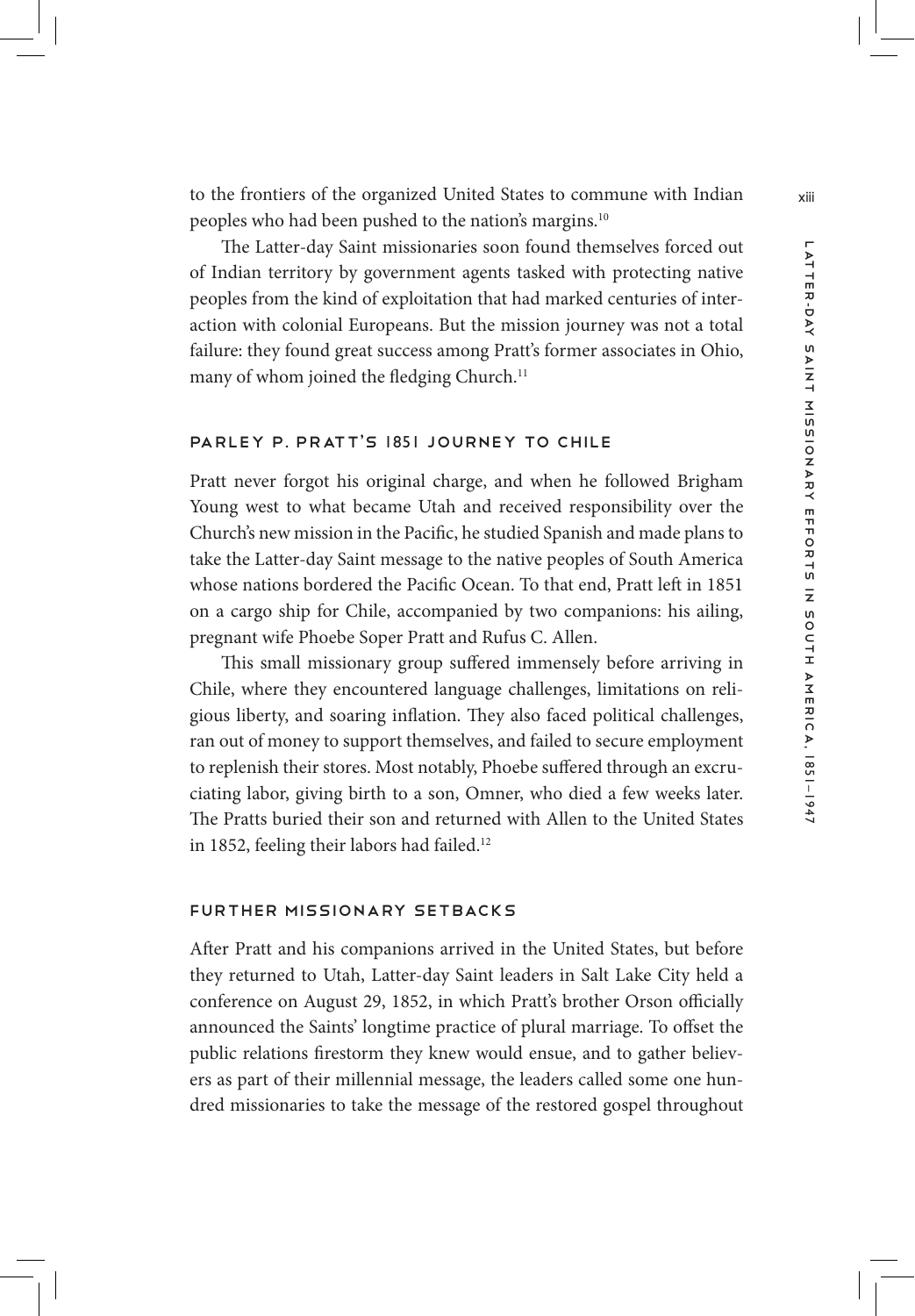xiv the world. The leaders assigned missionaries to serve in North America, South America, Europe, Africa, Asia, and Australia.13

> The missionaries called to South America were directed to British Guiana on the northeast coast of the continent, apparently assuming that English influence on the colony would ensure that language and religious liberty would pose fewer problems than they had earlier for Parley P. Pratt and his companions in Chile. The two newly called missionaries, James Brown and Elijah Thomas, traveled to California and by sea to Panama, becoming the first Latter-day Saints known to reach Central America.<sup>14</sup>

> The missionaries crossed the Panamanian isthmus and took a boat to Jamaica, which was then a British colony. In Jamaica they joined four fellow missionaries who had arrived by a different route.<sup>15</sup> The growing opposition to Latter-day Saints in the press, however, stopped Elders Brown and Thomas before they could reach their assigned field of labor. Unable to get passage directly to British Guiana, they planned to first go to the island of Barbados. "After paying their passages" to Barbados, a Church historian recorded, "they were not allowed to proceed thither; the prejudice was so great against the Elders [missionaries] that the harbor agent or naval officers would not allow them to be shipped to any English island."<sup>16</sup> By January 1853 formal efforts in the nineteenth century to take The Church of Jesus Christ of Latter-day Saints to South America had ended.

> After Parley P. Pratt left South America in 1852, he wrote that he desired to go to Peru, where the political environment was more promising, but the missionaries had run out of funds. Pratt came to understand that Peru was more populated with native peoples than Chile was and thus more closely fit his original revelatory charge as a missionary. His plans to return to South America at some point were thwarted when he died at an assassin's hand in 1857.<sup>17</sup> It was not until the early twentieth century that the next known Latter-day Saint, Alfred William McCune, traveled to Peru. Although not an ardent believer in the restored gospel, McCune, a mining and railroad magnate, went to Peru in 1901 as part of a multiyear effort to develop mines there and build a railway that would transport mining products to the coast for shipping.<sup>18</sup>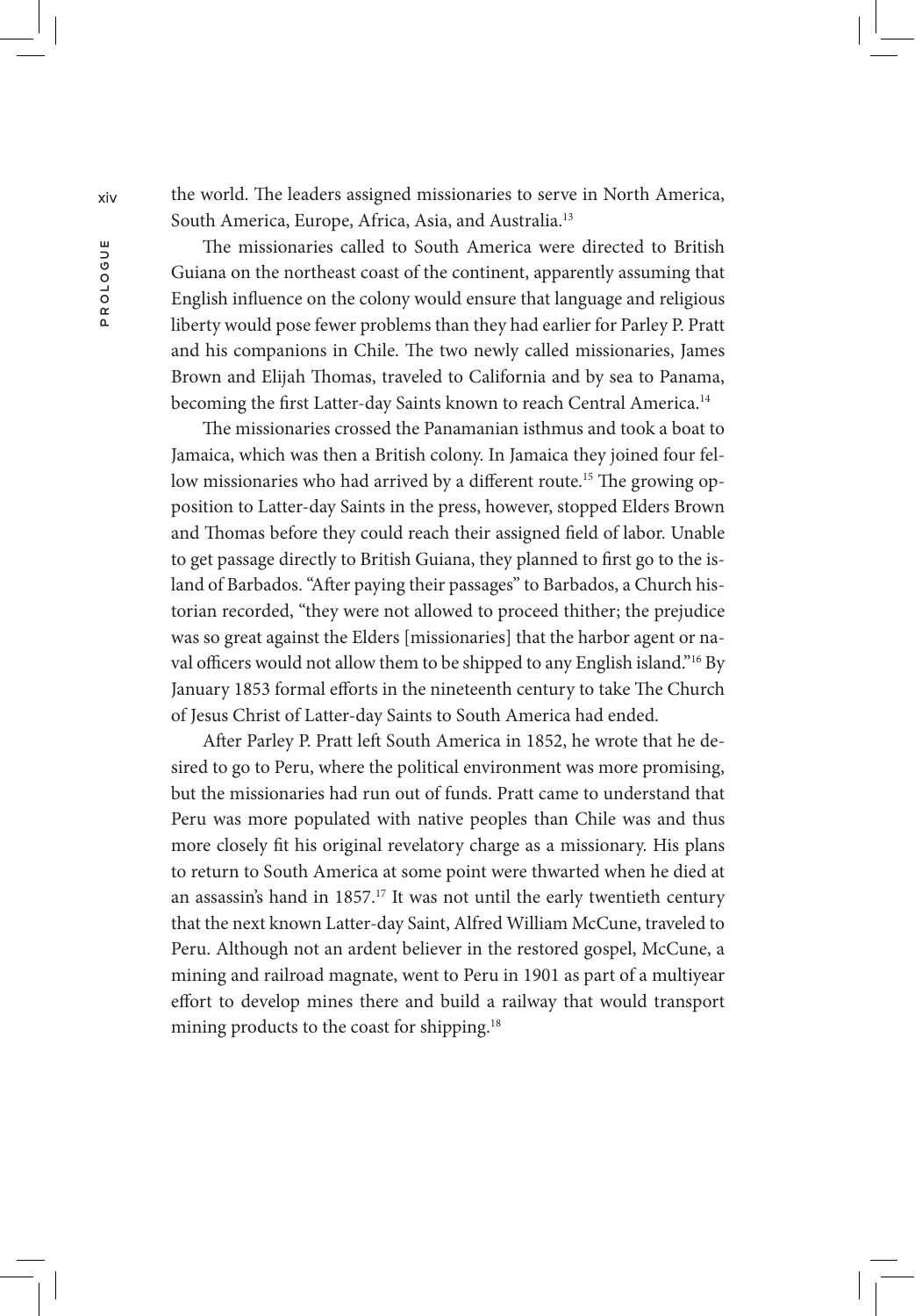# MEXICO: GATEWAY FOR EXPANDING XV XV XV XV XV the Work Southward

Meanwhile, official Church efforts to reach Latin America focused on Mexico, which had been on the minds of ecclesiastical leaders during Joseph Smith's lifetime. Latter-day Saint newspapers in Nauvoo, Illinois, repeatedly carried articles on Mexico, especially its relationship with Texas.19 In 1843 Joseph Smith formed the Council of Fifty, a confidential administrative body that he charged with exploring future settlement sites for the Saints. The council looked at Mexico as a place for both settlement and future missionary work.20

Latter-day Saints were interested in Mexico, and Mexicans were curious about the Saints. Within a month of Smith's death on June 27, 1844, a newspaper in Mexico reported his martyrdom as a subject of public interest.<sup>21</sup> Subsequent newspaper articles in Mexico featured Latter-day Saint history and scripture.<sup>22</sup> When Brigham Young led the famous Latter-day Saint pioneer company to the Great Basin in 1847, he settled the Saints at the foot of the mountains southeast of the Great Salt Lake and named the community after that body of water. At the time, the land where they settled (which later became the territory and then state of Utah) was in the Mexican territory of Alta, or Upper, California. After settling most of his party there, Young returned east, and for half a year the Saints in Great Salt Lake City worked on building their community in Mexican territory.23 Before Young returned west in 1848, land ownership in the region shifted from Mexico to the United States with the signing of the Treaty of Guadalupe Hidalgo on February 2.<sup>24</sup> Later, when US president James Buchanan sent troops to Utah in 1857 to ensure the seating of new federal appointees among the Saints, who would rather have governed themselves, he had expansionist ideas that included nudging the Latterday Saints into Mexico.<sup>25</sup>

During the Utah War, among the schemes to entice the Saints to move south of America's territorial borders were one to get them into Mexico and another to the Mosquito Coast.

Recognizing that the Mormons would move again if they had to, "General" William Walker and a Colonel Kinney offered to sell to the church thirty million acres of land on the Mosquito Coast in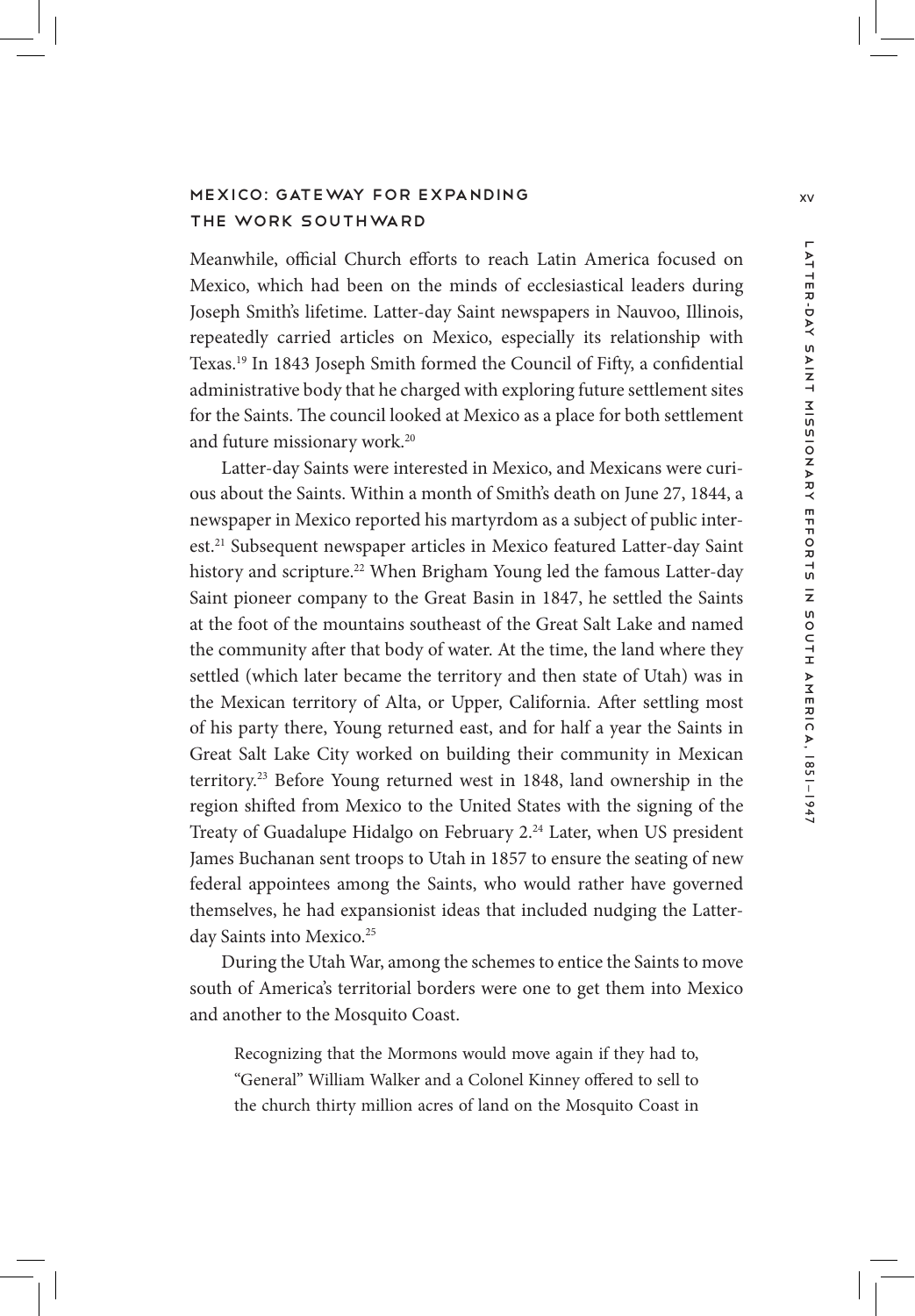xvi Central America. Another proposition came to settle Sonora, in northern Mexico. Some officials in Washington seemed to regard the proposals as offering means of disposing once and for all of America's "Mormon question" and were prepared to recommend that financial inducement be offered the Mormons to accept. But Brigham, determined if at all possible to remain in Utah Territory, did not carry these negotiations to the advanced stage.<sup>26</sup>

> The Utah War of 1857–58 ended after questions posed by Congress about Buchanan's military plans led to a resolution and peace commission.<sup>27</sup> However, before federal troops entered the Salt Lake Valley following a negotiated peace, Brigham Young and most of the Saints temporarily left Salt Lake for points farther south, and thereafter Young kept open an escape route in that direction, a pathway to travel in the event persecution forced him and his people to flee, as it had previously done in New York, Ohio, Missouri, and Illinois.28

> The Saints returned to their homes after the Utah War, but Young kept looking south, especially after the completion of the transcontinental railroad in 1869 led to an influx of people who were not members of the Church to the greater Salt Lake region. In 1873 Young ordered pioneering missionaries to cross the Colorado and move deeper into Arizona. The first efforts at settling the region failed, though later efforts proved successful.29

> In 1875 Latter-day Saint missionaries published extracts of the Book of Mormon in Spanish and soon traveled to Mexico.<sup>30</sup> By 1876 Brigham Young saw Mexico as the key to preaching the latter-day gospel throughout all of Latin America and establishing settlements there. "I look forward to the time when the settlements of the Church of Jesus Christ of Latter day Saints will extend right through to the City of Old Mexico," he wrote, "and from thence on through Central America to the land where the Nephites [a Book of Mormon people] flourished in the Golden era of their history, and this great backbone of the American Continent be filled, north and south, with the cities and temples of the people of God."<sup>31</sup>

> Young died the following year in 1877, but his successor, John Taylor, authorized missionary work to Mexico City in 1879 and settlement in northern Mexico during the mid-1880s. Soon a Latter-day Saint mission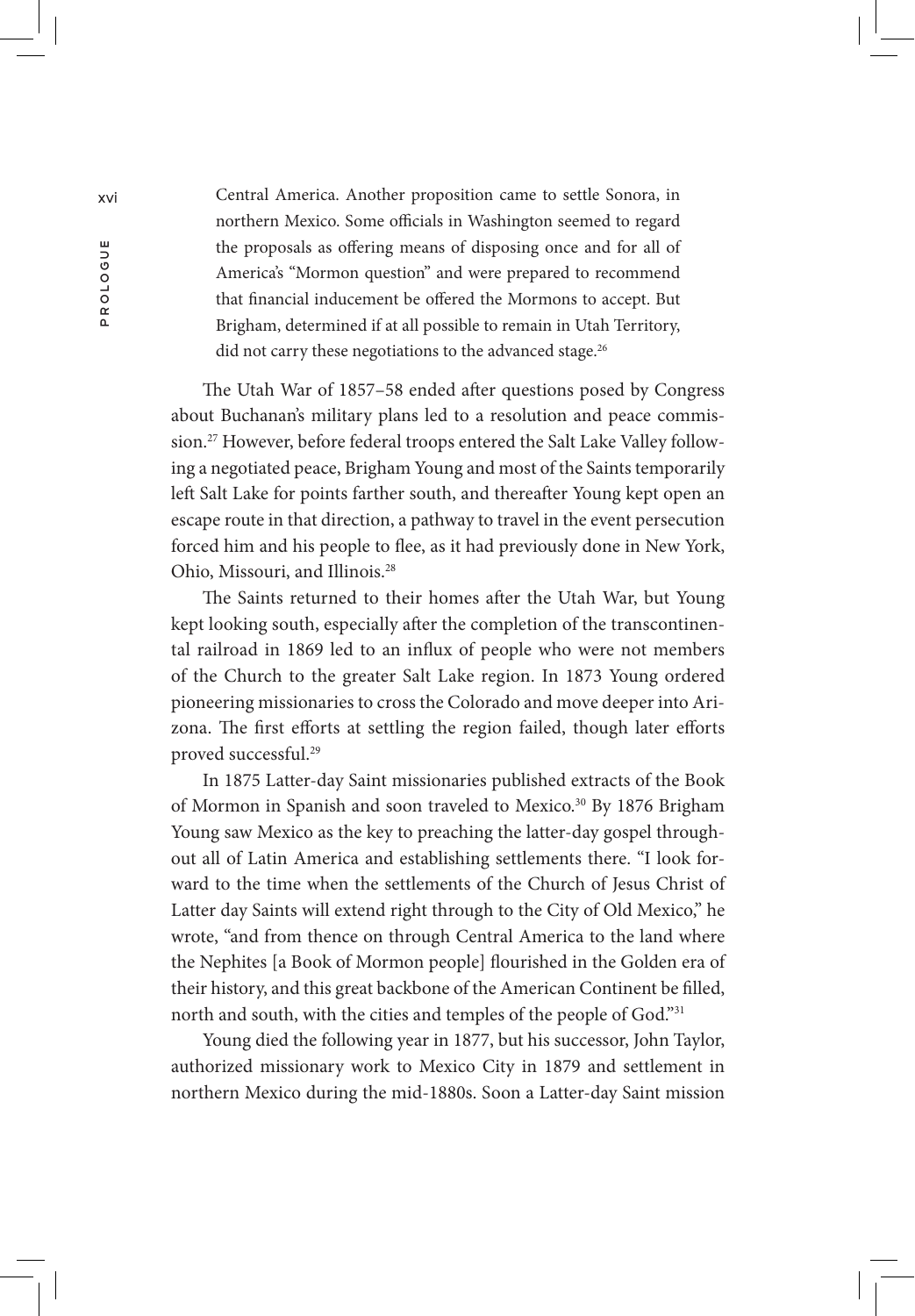sprang up, along with several colonies of immigrant Saints of many nations who worked the soil and sold goods in an effort to establish themselves on sound financial footing. They worked at learning Spanish, and many of the next generation learned it fluently. The Spanish language had proved an impediment during Parley P. Pratt's first trip to Latin America, but subsequent generations of Saints living in Mexico, including many who descended from Pratt, would speak the language well and thus be able to communicate their missionary message throughout much of Latin America.32

Between 1885 and 1912, the Church grew among the Latter-day Saint immigrants to Mexico, if less so among the native-born Mexicans outside the colonies. In 1912 political problems forced most Anglo Latter-day Saints from Mexico. Some of them later returned to Mexico, where their descendants live to this day. Others remained in the United States and retained their ability to speak Spanish.<sup>33</sup>

Rey L. Pratt, a grandson of Parley P. Pratt, grew up in the Latter-day Saint colonies in Mexico and used his language abilities to steer the Mexican Mission for twenty-four years until 1931. During times of revolution and political problems, President Pratt's contact with Mexican members kept the Church moving forward in a struggling country.<sup>34</sup> The Latter-day Saint colonies in Mexico eventually became a rich resource for missionaries and leaders with language skills to further the work in Mexico and serve throughout Latin America.<sup>35</sup>

# Twentieth-Century Missionary Developments in South America

# Andrew Jenson's Central and South American Tour

The catalyst for establishing a permanent Latter-day Saint presence in South America was a Latin American tour taken unofficially by assistant Latter-day Saint Church historian Andrew Jenson, originally of Denmark. Jenson had become the Church's most traveled official and had visited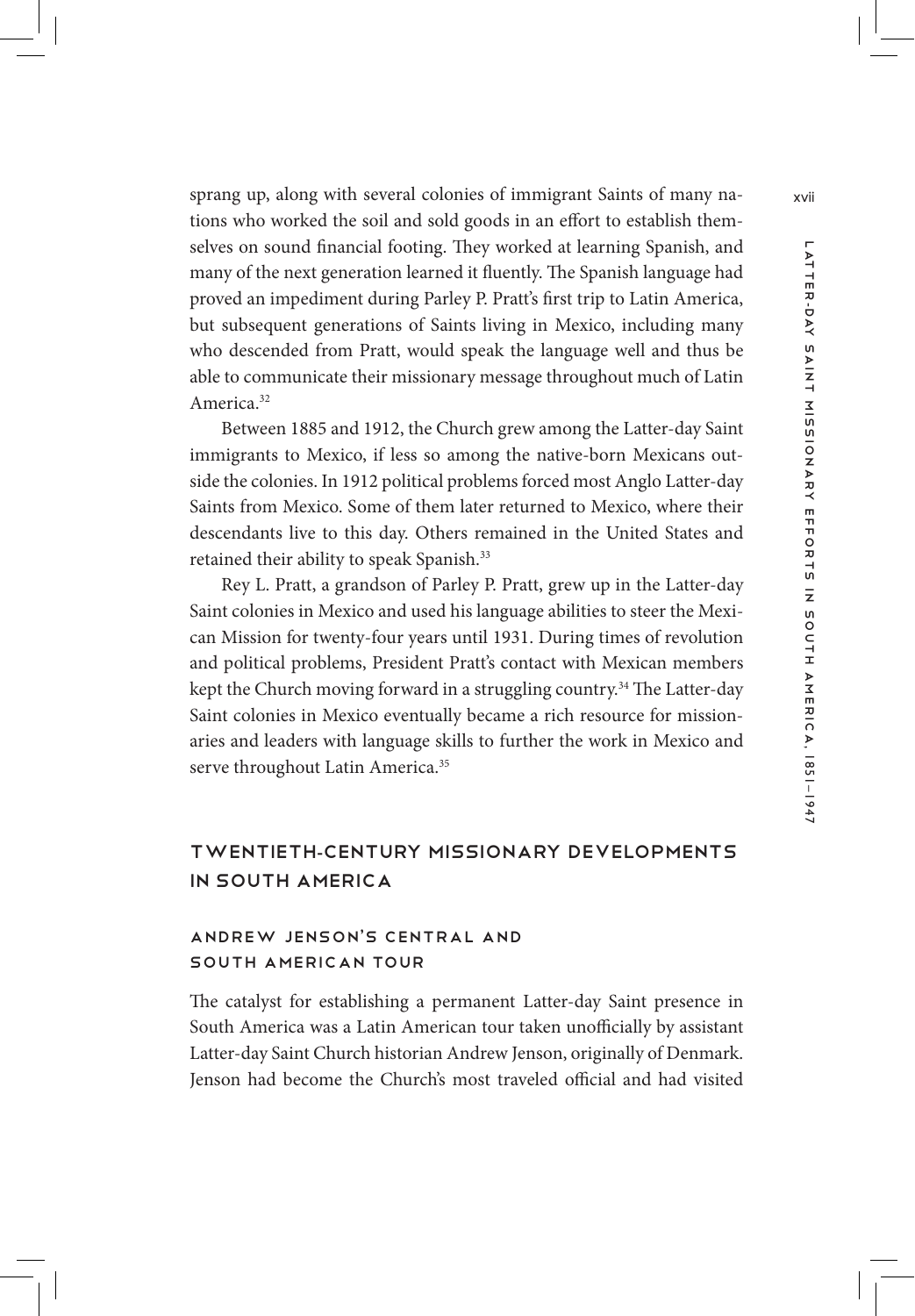xviii numerous countries. But he had yet to visit South America when he sought permission and Church sponsorship to do so in 1923.<sup>36</sup>

> When Church leaders declined to sponsor his trip, he elected to go anyway, taking the trip as a vacation experience with the financial aid and companionship of a well-to-do sponsor, Thomas Page. Their travels from January to May 1923 took them coast-to-coast in the United States and through much of Latin America.<sup>37</sup>

> "On my recent tour to Central and South America," Jenson reported to senior Church leaders in July 1923, "I visited eleven different countries, namely Mexico, Guatemala, Salvador, Nicaragua, Panama, Peru, Bolivia, Chile, Argentina, Uruguay, and Brazil, and while traveling I also obtained important information concerning other countries near the line of my journeyings, including Honduras, British Honduras, and Costa Rica in Central America, and Venezuela, Colombia, Paraguay, and Ecuador in South America, and the West Indies."38

> Two of the major problems that plagued Parley P. Pratt and other early missionaries to Latin America—the language barrier and lack of religious freedom—now seemed solvable in Jenson's mind. Nearly a half century of missionary work and settlement in Mexico showed that Latter-day Saints now possessed the necessary language skills. And fortuitously, in all the Latin American countries, Jenson noted with simplicity, "the Spanish language is the prevailing tongue, with the exception of Brazil, where the Portuguese is the national tongue, though Spanish is understood there also by most of the inhabitants."39

> As for the lack of religious freedom, Jenson wrote, "Though the Roman Catholic religion prevails in nearly all parts of Mexico, Central America, and South America, and on many of the islands in the West Indies, there is perfect religious liberty in all, and I have reason to believe that, at least in some of the republics in both Central and South America, Latter-day Saint missionaries would be well-received."40

> Jenson went on to provide statistics on each country, "knowing, as I do," he wrote, "that the Lord has commanded the Latter-day Saints to preach the gospel to every nation, kindred, tongue and people."<sup>41</sup>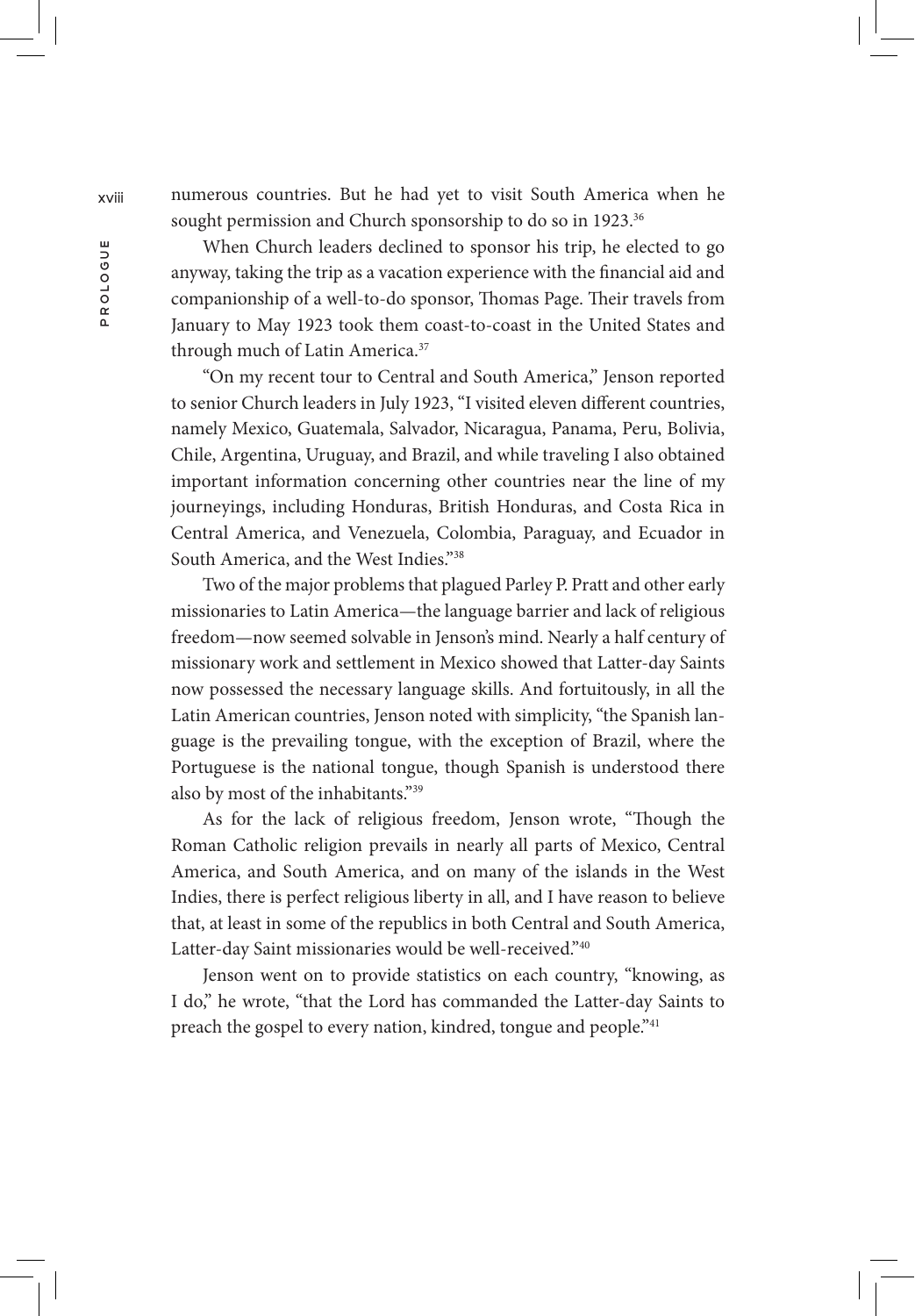# MELVIN J. BALLARD'S APOSTOLIC JOURNEY Xix to South America

Besides pursuing a scriptural mandate and following Jenson's recommendation, Church leaders had another reason for sending missionaries to South America. Latter-day Saint converts from Europe had migrated there, providing natural seedbeds for Church growth and expansion on the continent. In Argentina, German members had begun holding meetings, doing missionary work, and publishing articles about the Church. They had also opened correspondence with the Church's Presiding Bishop in Salt Lake City, Charles Nibley, who spoke German and encouraged their efforts.42

In May 1925 Nibley became a member of the Church's First Presidency, who had been talking about South America for months and now discussed how to respond to requests from the Argentine members for missionaries. "We have taken up with the Presidency the matter of sending missionaries to the Argentine, but so far nothing definite has been decided," Nibley's successor as Presiding Bishop, Sylvester Q. Cannon, informed his South American correspondent. "However, we are making inquiry with regard to suitable men who can speak the German and Spanish languages."43 Though the immigrant Church members in Argentina at the time spoke German, Church leaders were well aware that significant expansion of membership there would also require preaching in Spanish.

In their quest for the right people to send to South America, Church leaders counseled with linguist Gerrit de Jong Jr., who had just been named dean of the College of Fine Arts at Brigham Young University and professor of modern languages. Ultimately, they decided to send a member of the Church's Quorum of the Twelve Apostles, the group who had been responsible for opening new missions since the first decade of the Church's history. They also decided that "two men be sent along with the member of the Quorum of the Twelve, one to speak German and one to speak Spanish."44

From among the Church's Apostles, the First Presidency chose Melvin J. Ballard, a junior member of the Twelve who had been a mission president among native peoples in Montana.<sup>45</sup> To accompany him, the leaders chose two members from the next tier of Church leadership,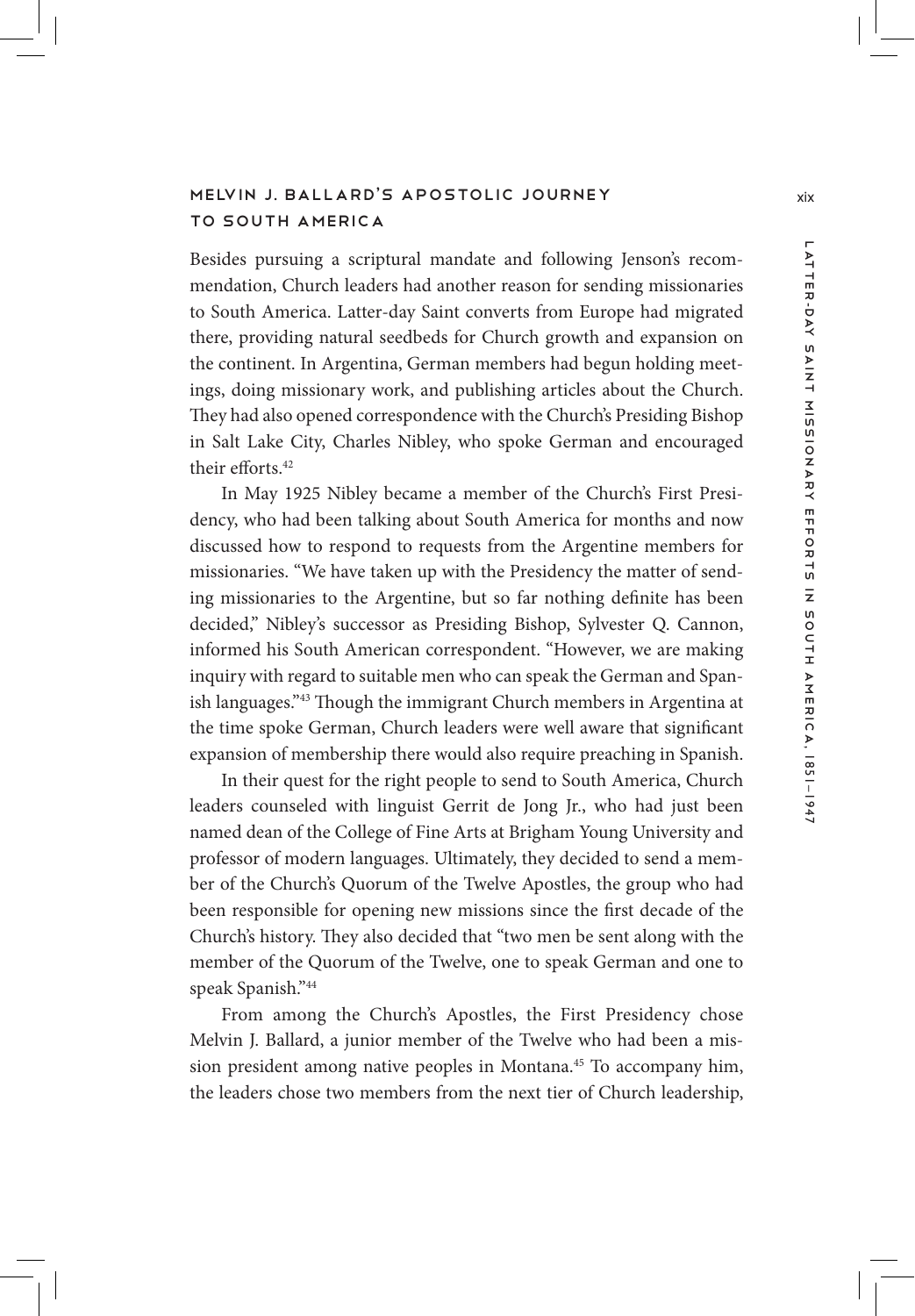the First Council of the Seventy: Rulon S. Wells and Rey L. Pratt.<sup>46</sup> Nearly<br>a generation older than Ballard, Wells had substantial missionary experi-<br>ence that included missions to Germany and Switzerland, so his languag a generation older than Ballard, Wells had substantial missionary experience that included missions to Germany and Switzerland, so his language ability was valuable.47 Pratt, who had moved to Mexico with his family at age nine, was a former missionary and mission president in Mexico who later oversaw all of the Church's Spanish-speaking entities before being called to the First Council of the Seventy in early 1925. He was the obvious choice for the Spanish-speaking member of the group.<sup>48</sup>

> In November 1925, Ballard, Wells, and Pratt traveled eastward to New York and boarded a steamship bound for South America. During the ocean voyage, Ballard studied Spanish and South American history. The missionaries crossed the equator on November 25 and five days later docked at Rio de Janeiro, Brazil. "I was the first one to put my feet on South American soil," Ballard recorded in his journal.<sup>49</sup> After spending the day touring, they left at midnight for Buenos Aires. They paused for half a day in Montevideo, Uruguay, on December 5 and early the next morning arrived at their destination in Argentina, where the local German-speaking Saints welcomed them. After getting settled in their hotel that afternoon, the visiting missionaries held a meeting in which each of them spoke. They had begun their work in South America, a labor that would finally succeed on that continent.<sup>50</sup>

> The three missionaries quickly made history. On December 12, 1925, within a week of their arrival, Ballard recorded in his journal, "Just as the sun was going down, I baptized six people in the Rio de la Plata, near the German electric plant here, the first in this generation in South America."<sup>51</sup> The converts were all of German descent.<sup>52</sup> The next day, the missionaries confirmed those who were baptized, ordained two priests and a deacon, and administered the sacrament of the Lord's Supper for the first time.<sup>53</sup>

> Soon they visited the mayor of Buenos Aires, with whom they were able to communicate effectively because of Pratt's considerable fluency in Spanish. The mayor guaranteed them complete religious liberty and said the government would not interfere in their work.<sup>54</sup>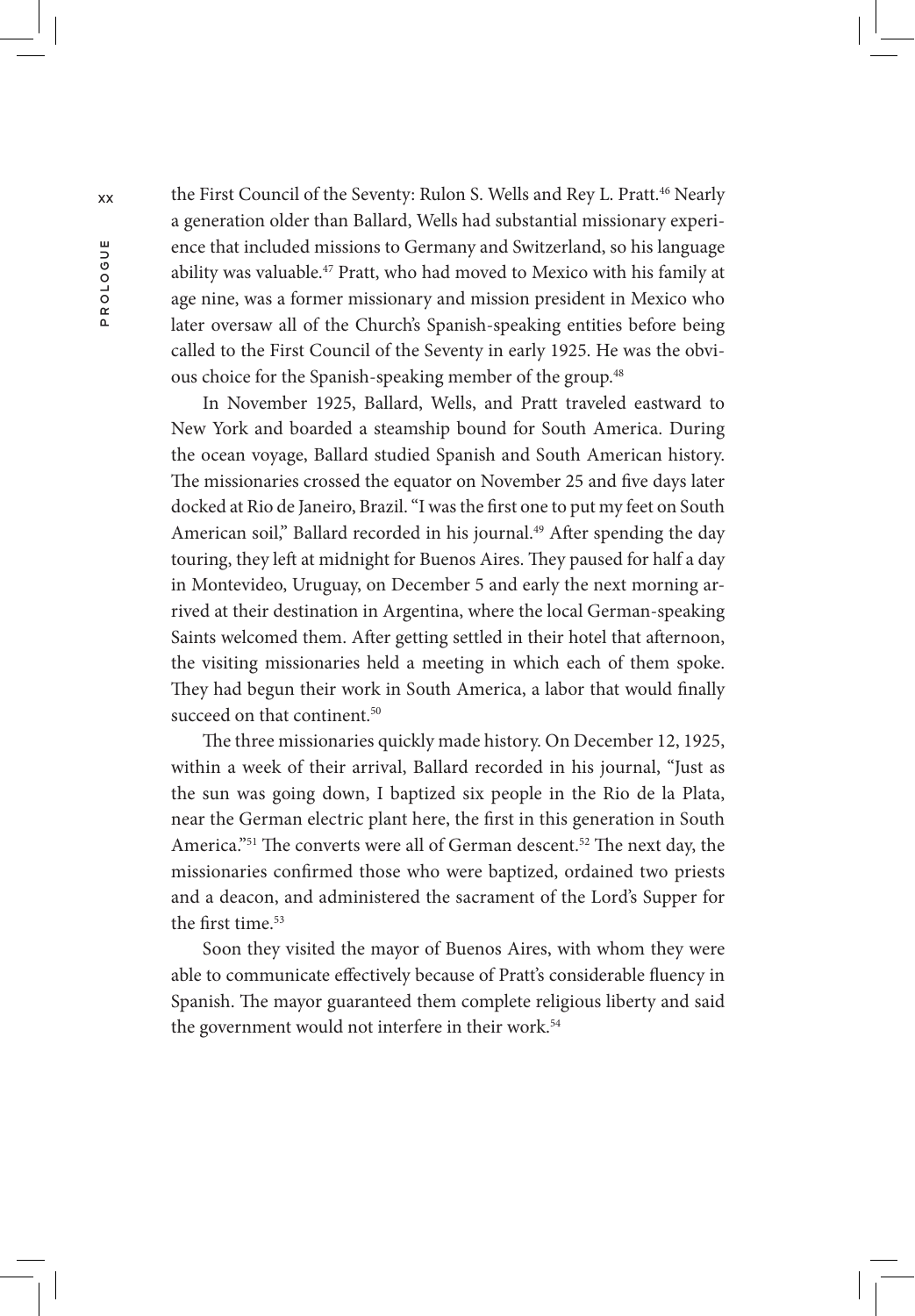#### DEDICATING THE LAND FOR PREACHING THE GOSPEL xxi

Finally, early on Christmas morning 1925, the missionaries visited a park to dedicate the continent of South America for missionary work. They sang hymns, read scriptures, and then knelt under a weeping willow as Ballard offered a dedicatory prayer.<sup>55</sup> He expressed gratitude for being chosen "to come to this great land of South America, to unlock the door for the preaching of the gospel to all the peoples of the South American nations, and to search out the blood of Israel that has been sifted among the Gentile nations, many of whom, influenced by the spirit of gathering, have assembled in this land."56

The prayer was lengthy, in part expressing gratitude, in part imploring further blessings. "We thank thee," he said, "for the few who have received us and for those we have had the joy of taking into the waters of baptism in this land. May they be the first fruits of a glorious harvest."<sup>57</sup>

Two days after the dedication, the missionaries began holding meetings in Spanish, a portent of the harvest they expected to achieve among the native Spanish-speaking population.<sup>58</sup>

These early successes and the hope they inspired for continued success did not mean the way was easy for the missionaries. Sadly, Wells became dizzy to the point of incapacitation the day they arrived in Buenos Aires, and on January 14, 1926, he returned home with what turned out to be hemorrhaging in the brain. That left Ballard and Pratt without the translator they had brought to communicate with the German Church members<sup>59</sup>

## The Acorn-to-Oak-Tree Prophecy

After several more months of struggles and some successes, Ballard and Pratt finally returned to the United States in July 1926, but not before Ballard uttered what later Latter-day Saints looked upon as a noteworthy prophecy. During his last meeting in Buenos Aires that month, Ballard spoke of the future of the Church in South America. "The work will go forth slowly for a time," he predicted, "just as the oak grows slowly from an acorn. It will not shoot up in a day as does the sunflower that grows quickly and thus dies. Thousands will join here. It will be divided into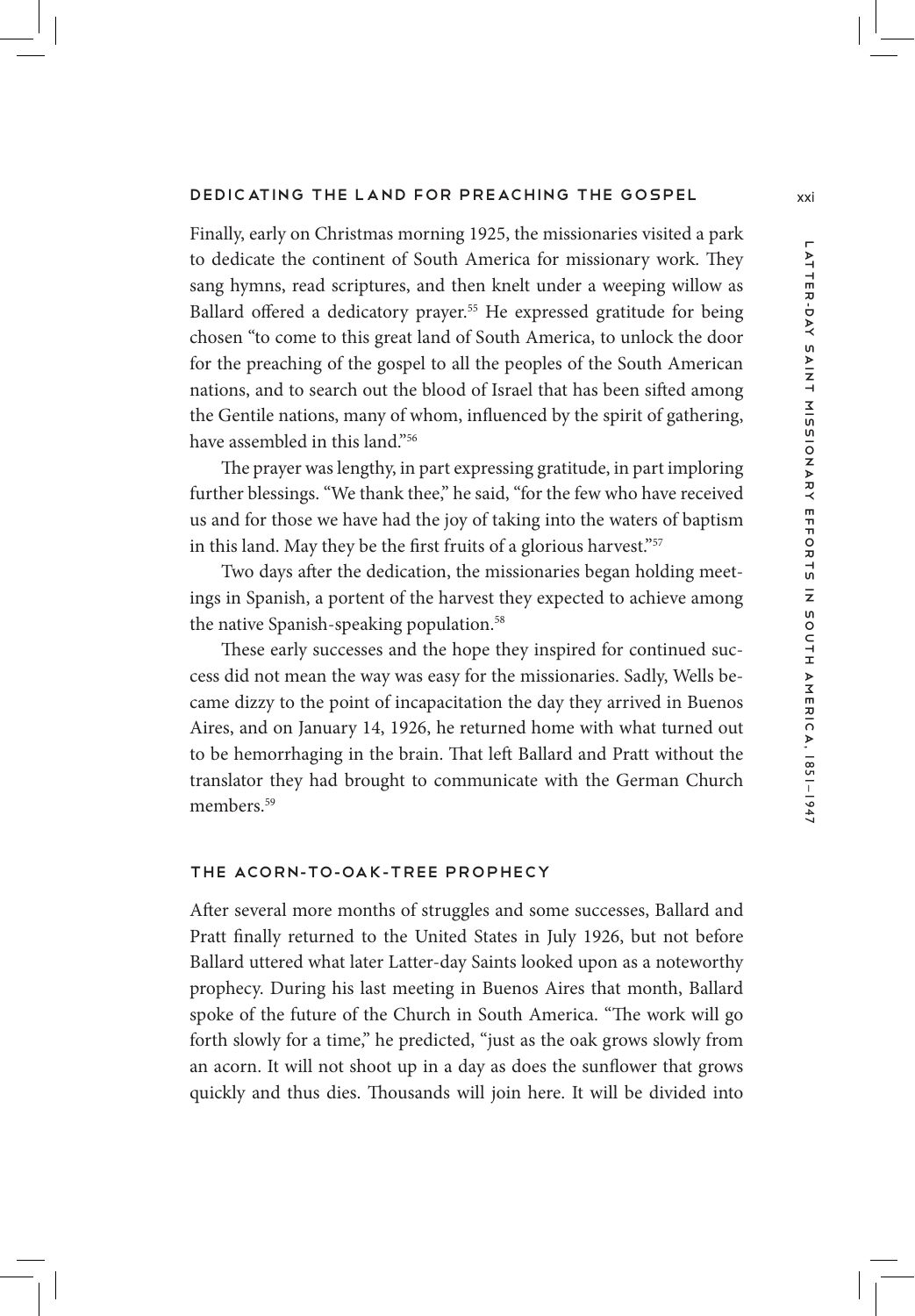xxii more than one mission and will be one of the strongest in the Church. The work here is the smallest that it will ever be. The day will come when the Lamanites here in South America will get the chance. The South American Mission will become a power in the Church."60

> The 1925–26 visit to South America of Melvin J. Ballard, Rulon S. Wells, and Rey L. Pratt took on even greater significance in the years to come. Frederick Salem Williams, who was born in one of the Latter-day Saint colonies in Mexico, heard Elder Ballard speak a few months after his return to the United States and, deciding to follow in his footsteps, requested to go to South America. Williams became a missionary in Argentina in 1927 and president of the Argentine Mission in 1938.<sup>61</sup> Williams noted that when he served in South America, "the members and investigators I knew always spoke of him [Elder Ballard] in reverent tones. Many of them would show me their right hands and say, 'I shook hands with Apostle Ballard with this hand!'"62

> The Church grew much as Elder Ballard had predicted, eventually being divided into Brazilian and Argentine missions. Elder Ballard's visit to South America as a senior Latter-day Saint leader was not followed by another such visit until J. Reuben Clark, former US ambassador to Mexico and newly called second counselor in the First Presidency, traveled to South America late in 1933 at the behest of US president Franklin D. Roosevelt to attend the International Conference of American States in Uruguay. Clark also visited briefly with the Church's members in a stopover in Buenos Aires on January 2, 1934.<sup>63</sup>

#### Opening the Way for Another Apostolic Visit

Knowing how important it was for the South American Saints to receive an extended visit from an eminent Church leader, Williams wrote to the First Presidency in 1941 to recommend an extended visit from one of the Church's General Authorities:

President Bowers of the Brazilian Mission and I feel that it would be of immense worth to us if one of the Authorities could come and visit us. Then the Church would know at firsthand what our problems are. Then too, the visit would be a great stimulation to the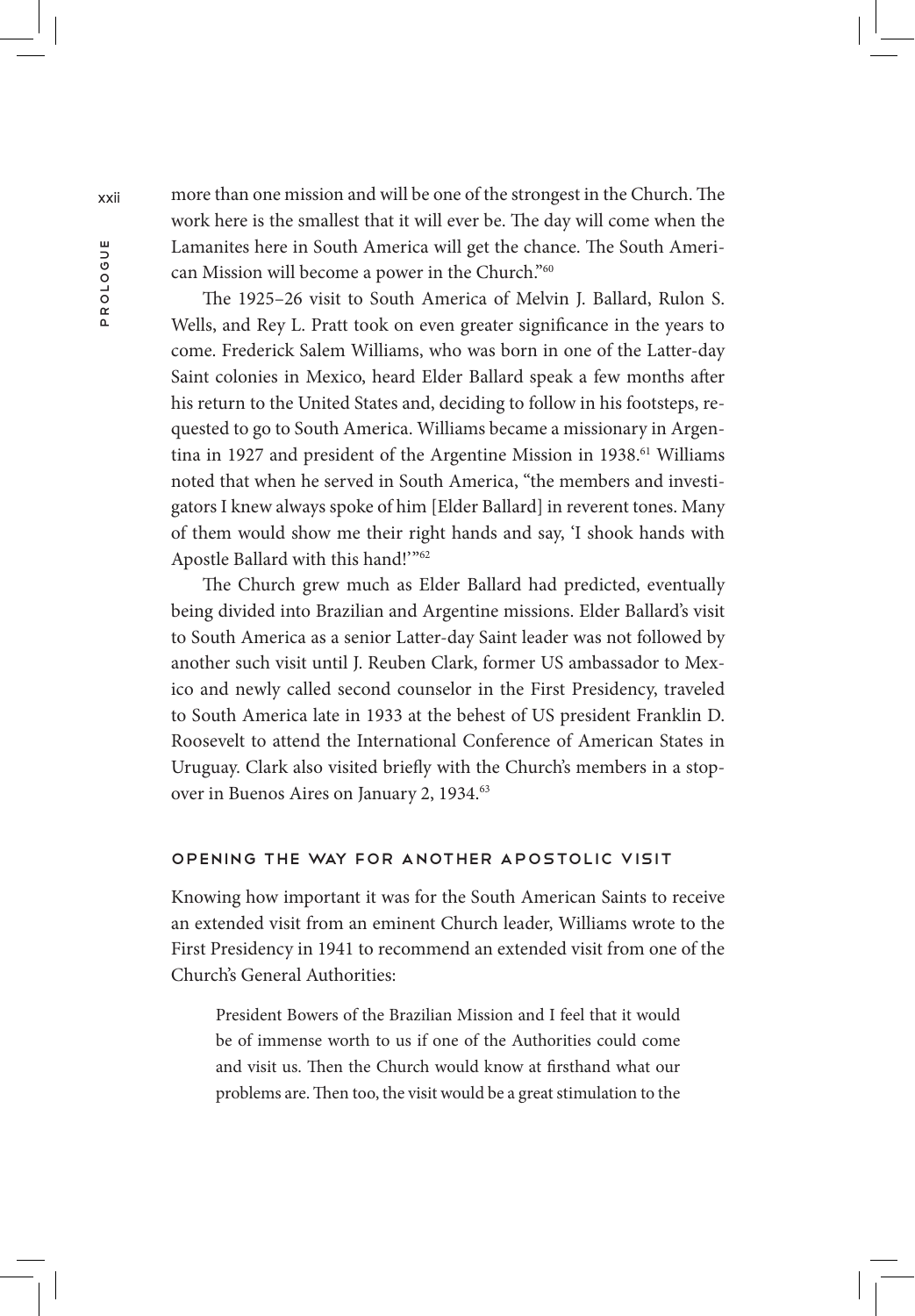missionaries and to the saints. There are hundreds of saints who xxiii are eagerly looking forward to the time when they can meet one of the Authorities. It is true that we have been visited by Brother Ballard, President Clark and Wells, but this was a long time ago. There are less than twenty saints that knew Brother Ballard, and perhaps about fifty that were fortunate enough to hear President Clark. Since then our mission has changed as from day to night.

Williams went on to list other challenges in the mission and then pleaded:

I realize how busy you all are and that the time involved is great, but if the airlines were used one can be in Buenos Aires from Salt Lake City in less than a week's time. And between the Brazilian and the Argentine Missions I feel a great work could be accomplished by said visit. But I would ask that at least a month be spent in Argentina so that one could become thoroughly conversant with the conditions and the wonderful promises for the future.<sup>64</sup>

Later that month, the First Presidency replied in a letter that expressed sympathy for the mission's challenges but also a desire to balance Williams's wishes with the Church's resource restraints:

Your first suggestion is that one of the General Authorities visit you and the Brazilian Mission at the earliest opportunity. We know from the results of other missions that official visits by members of the First Presidency or of the Council of the Twelve to the Missions result in a great deal of good. Direct observation is far more enlightening than information obtained by correspondence, especially is this true when conditions in the Mission are more or less unfamiliar. At present, however, the prospects of such a visit to South America are somewhat remote.<sup>65</sup>

Besides seeking a visit from a senior Church leader, Williams had requested an automobile to help in traveling over the immense area of the mission and permission to establish a printing operation for publishing Church literature in Spanish. The leaders granted his request for the car and would look further into the need for published literature.<sup>66</sup>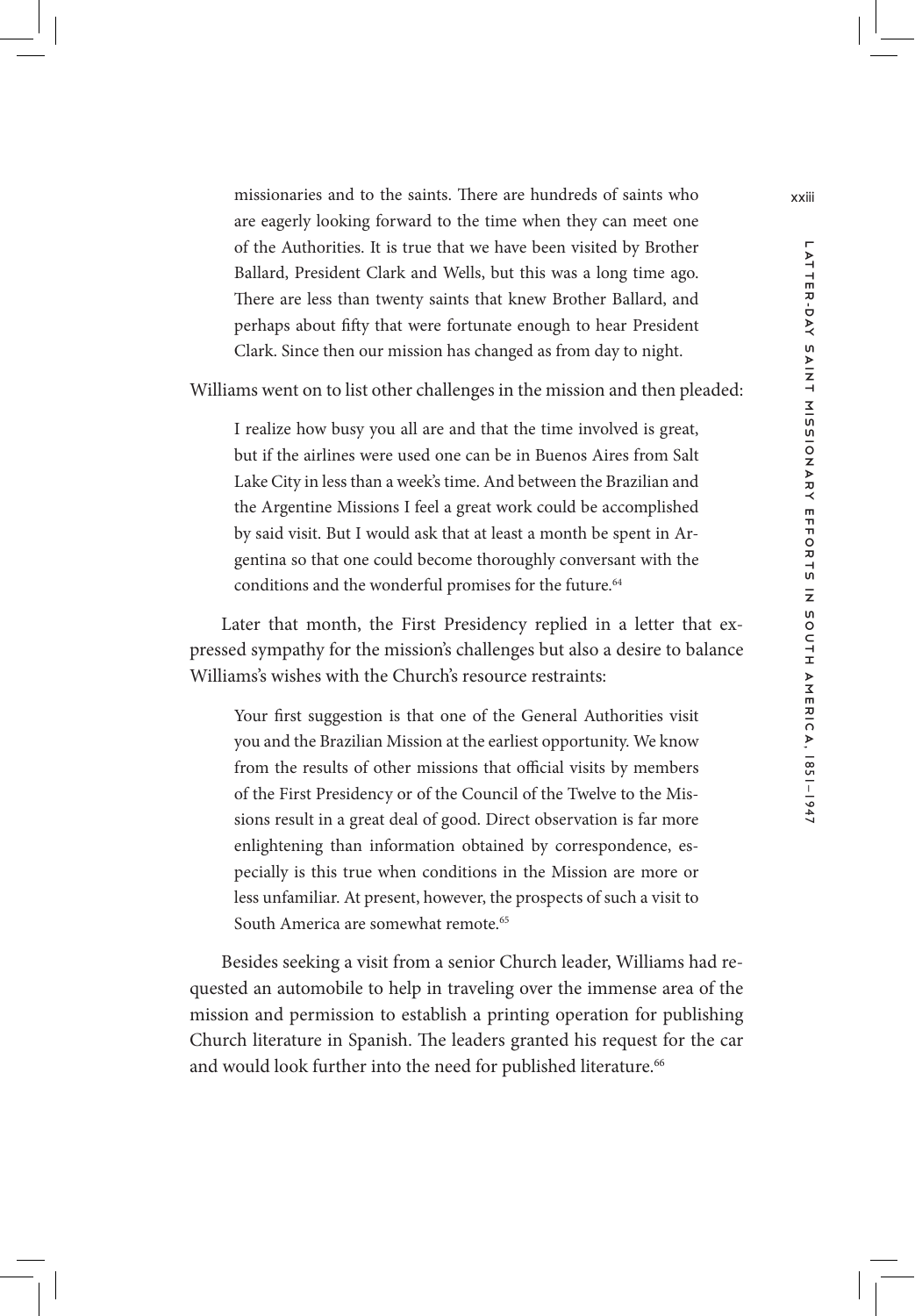xxiv "I got the car; one out of three isn't bad," Williams later quipped.67 He remained convinced, however, that a General Authority visit and a printing operation were also important, and over time both became realities.

> The US entry into World War II following the bombing of Pearl Harbor, three months after Williams made his request, not only postponed any visit from a senior Church leader but also led to a reduction in the number of Latter-day Saint missionaries in Argentina.<sup>68</sup> During the war, after concluding his term as president of the Argentine Mission, Williams worked under the US State Department in Washington, DC, and then for the Institute of Inter-American Affairs in Venezuela and later in Uruguay. After the war, he returned to the United States to work in California.<sup>69</sup>

> In August 1946 Williams went with family members to Utah to attend a wedding. He took advantage of his time there to hold a reunion with some of the missionaries who served with him in Argentina. Williams later recalled what happened at the reunion:

After reliving our experiences in South America and reaffirming our commitment to and love for the people, we began wondering why the Church wasn't expanding into new South American countries. At that time only the Argentine and Brazilian missions existed. It seemed to us that Europe and the United States had received far more attention over the past twenty years. After some discussion we came to the conclusion that we should do something about it, for no one was in a better position to bring the matter to the attention of the Brethren. We felt we could point out to them in a forceful yet loving manner the tremendous proselyting opportunities existing to the south.70

One of the former Argentine missionaries who engaged with Williams in this discussion was Don Smith, nephew of George Albert Smith, who at the time was the Church's President. Don Smith phoned his uncle and set up a meeting with him and the former missionaries the next morning. Williams, the designated speaker for the group, started by saying the missionaries felt that "because no General Authorities had ever lived in South America, with the exception of those who opened the work there under Elder Melvin J. Ballard (who died in 1939), [the group] felt perhaps [Church leaders] were not sufficiently acquainted with the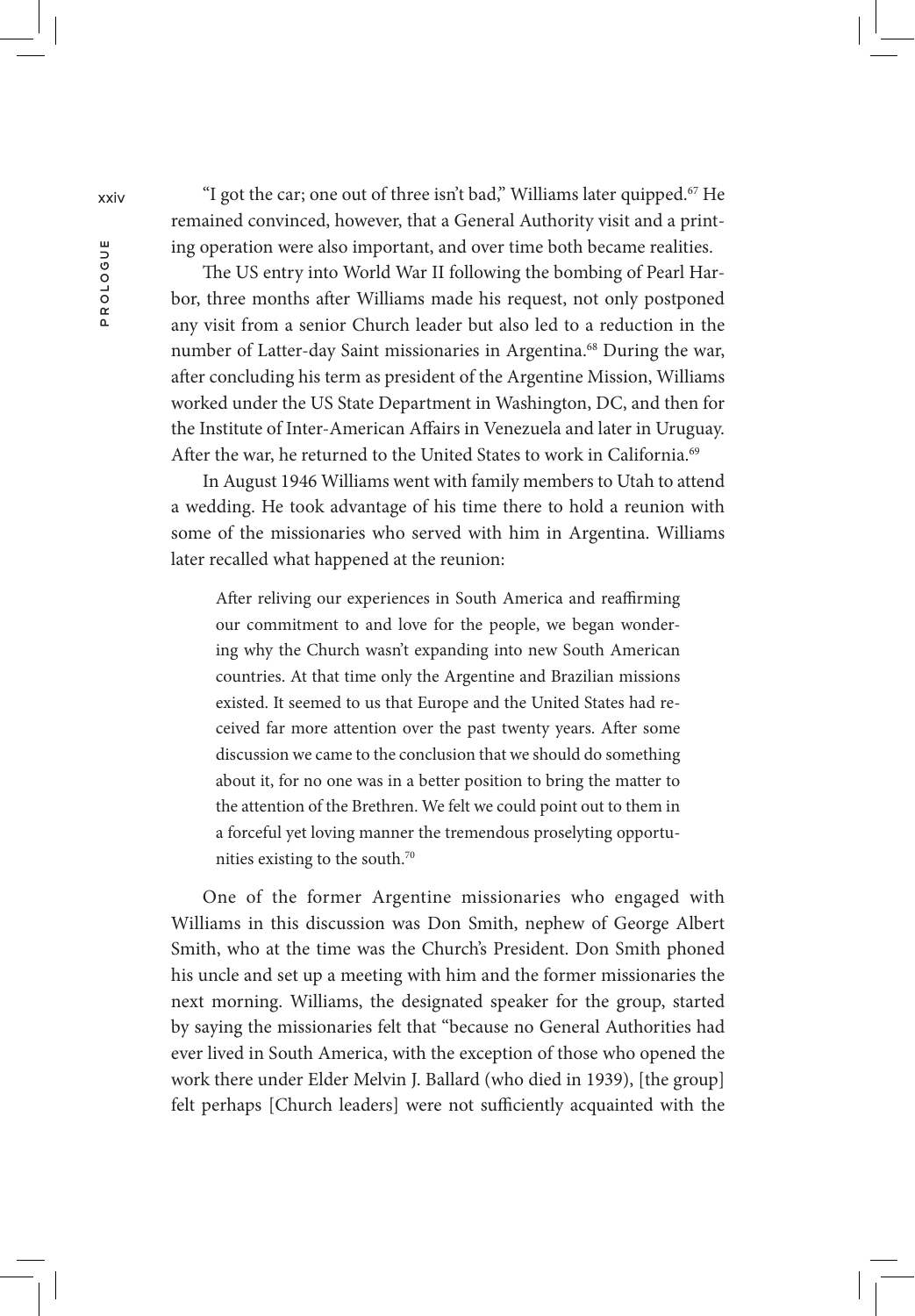conditions."<sup>71</sup> Williams also justified the need for this meeting by recount- $_{xxv}$ ing the dearth of Church leader visits to South America:

I pointed out that Elder Ballard had opened the South American Mission in 1925, some twenty-one years before. Since then, the only General Authority to visit had been President J. Reuben Clark, Jr., of the First Presidency; he had been there less than a week to represent the United States Government in Uruguay and had visited with the Saints in Buenos Aires for only a matter of hours.72

As Williams went on recounting the history and condition of the Church in South America, George Albert Smith sat quietly, neither commenting nor asking questions. At the end of Williams's presentation, which lasted about an hour, the President excused himself without comment and left.

"Because he had made no observations we felt that we had displeased him and began thinking to ourselves, 'Well, it was wonderful being a member of the Church while it lasted,'" Williams recalled. President Smith surprised them, however, by returning with David O. McKay, his second counselor, who had a well-deserved reputation of being among the most traveled of all Church leaders at the time, a man whose tenure included visits to many countries.73

"I asked David to leave the meeting he was attending and come back with me," Smith explained. "Please repeat to him what you have told me, President Williams."

Williams rehearsed what he had already said and added a few further ideas. When he finished talking, a long period of silence ensued. "Our hearts fell" once again, Williams recalled.

Finally, Smith turned to his counselor and asked, "David, what do you think of all this?"

"I'm impressed with it," McKay replied. "I'm happy they came and brought it to our attention; I think we should do something about it."

"I do too," Smith concurred.

The two senior Church leaders thanked their visitors and told them to reduce their thoughts to paper. The former Argentine missionaries agreed to do so and left ebullient.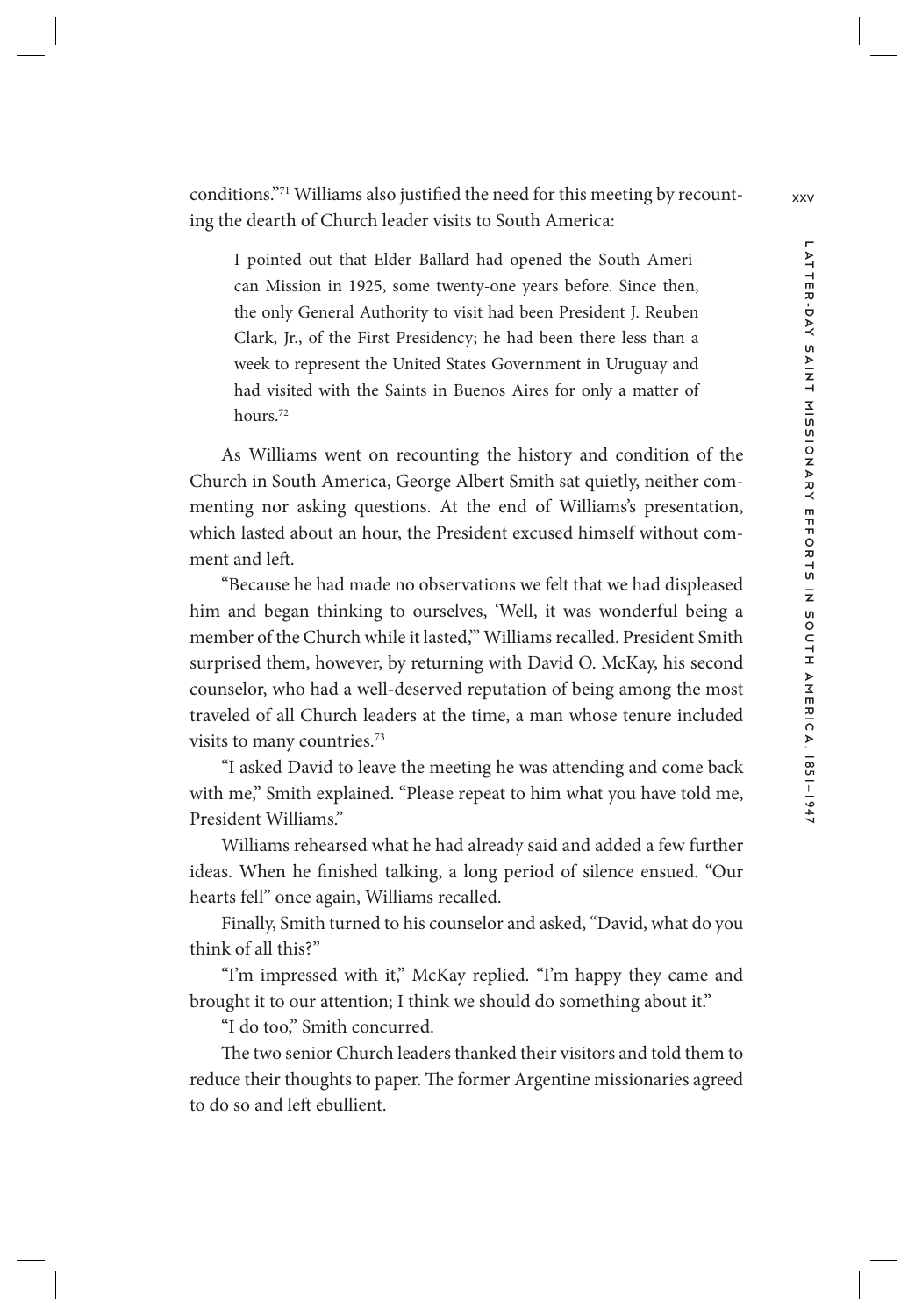xxvi "We felt we were walking on air," Williams recorded.<sup>74</sup>

As spokesperson for the group, Williams wrote the requested report to the First Presidency. In it he related the history and conditions of each country of interest and recommended an order in which the Church should enter the nations, with Uruguay leading the list. "I also respectfully recommended that someone, preferably a General Authority, be called to live in South America to supervise and coordinate the activity of the various missions after they were established," Williams wrote in a letter that accompanied the report.75

The letter and report, which Williams forwarded to the First Presidency on September 28, 1946, after he returned to California, ran several pages. "It is lamentable that it is so voluminous," Williams apologized, "but to show a complete picture it was felt necessary to present one this length." Williams expressed his love and support of his Church leaders and wrote that "in no sense of the word is there any criticism impl[i]ed." Instead, he and his fellow returned missionaries offered their help "because," he wrote, "we feel we are more familiar with conditions and peoples of Central and South America" than others.76

The report began with a background section that emphasized the importance of Latin America. It listed the total population of the area and the major language groups, particularly Spanish. "The Spanish language," the report explained, "is spoken by more Christians, with the exception of English, than any other language in the world today."77

"The peoples of Latin America have much in common with the inhabitants of the United States," it pointed out. For example, people in both areas "are living in choice lands, they are living in Zion"—a reference to the Latter-day Saint belief that God would establish his people in this region. The report noted that like many people in the United States, many in Latin America descended from European roots. As for native Indian peoples, believed by the Saints to be descendants of Book of Mormon peoples,78 the report posited, "we feel that the day of redemption for the Lamanite people will only come as fast as we are prepared to make it come  $ab$ out."79

"We feel we should devote time and energy to prepare ourselves to rede[e]m these people," Williams wrote on behalf of the returned missionaries. "To begin the work among the Indians does not necessarily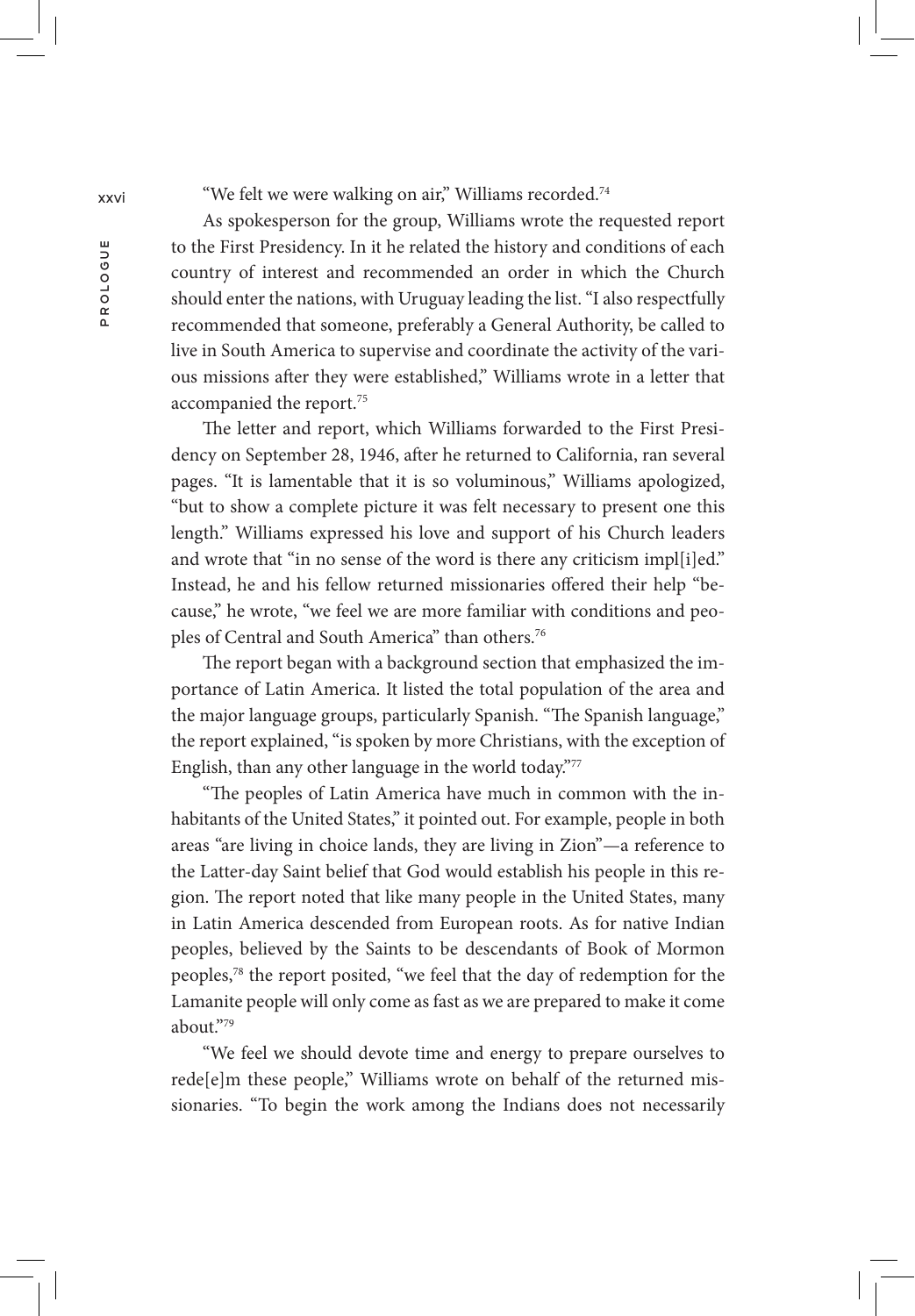mean going into the mountains and devoting all of our time to the pure xxvii races," many of whom spoke neither Spanish nor English. Instead, he suggested, work could begin "among the inhabitants of the Central and South American republics," many of whom were mixed "descendants of the Indians and also . . . some of the best blood of Europe that has immigrated to America." Over time, "our activities can fan out to embrace all of the Indian people."80

The report then went on to divide the countries according to where missionary work should begin. It recommended not starting in "Bolivia, Ecuador, Paraguay, Venezuela, and the three Guianas," giving reasons ranging from illiteracy and "low moral standards" to malaria. In this period more than three decades before the landmark 1978 revelation on priesthood that opened priesthood ordination and temple blessings to all Latter-day Saint men regardless of race, a key factor in why Williams and his companions sought to avoid some areas was "the great mixture" with people of African heritage."81 Gratefully, in the 1970s the faithfulness of black Saints in South America would be a catalyst in the pondering that led to the 1978 revelation.<sup>82</sup>

Given Williams's experience in Uruguay, it was no surprise that he recommended that country as a place to start a mission. The report called Uruguay "the most democratic country and the most pleasant one in which to live in South America."83

In his cover letter, Williams wrote, "Our only wish and hope is to further the missionary work and to ask the Church to look Southward toward the great opportunities there awaiting our efforts."84

#### Persistence Pays Off

Williams had high hopes the report would lead to action. "I sent the document off," he later wrote, "but never heard of it again."<sup>85</sup> Yet the letter did have an effect on Church leaders. In April 1947, about eight months after the missionaries met with George Albert Smith and David O. McKay, Williams received a telegram asking him to phone McKay the next morning.

When he did so, McKay asked, "Do you remember recommending opening a mission in Uruguay?"

Williams acknowledged that he did.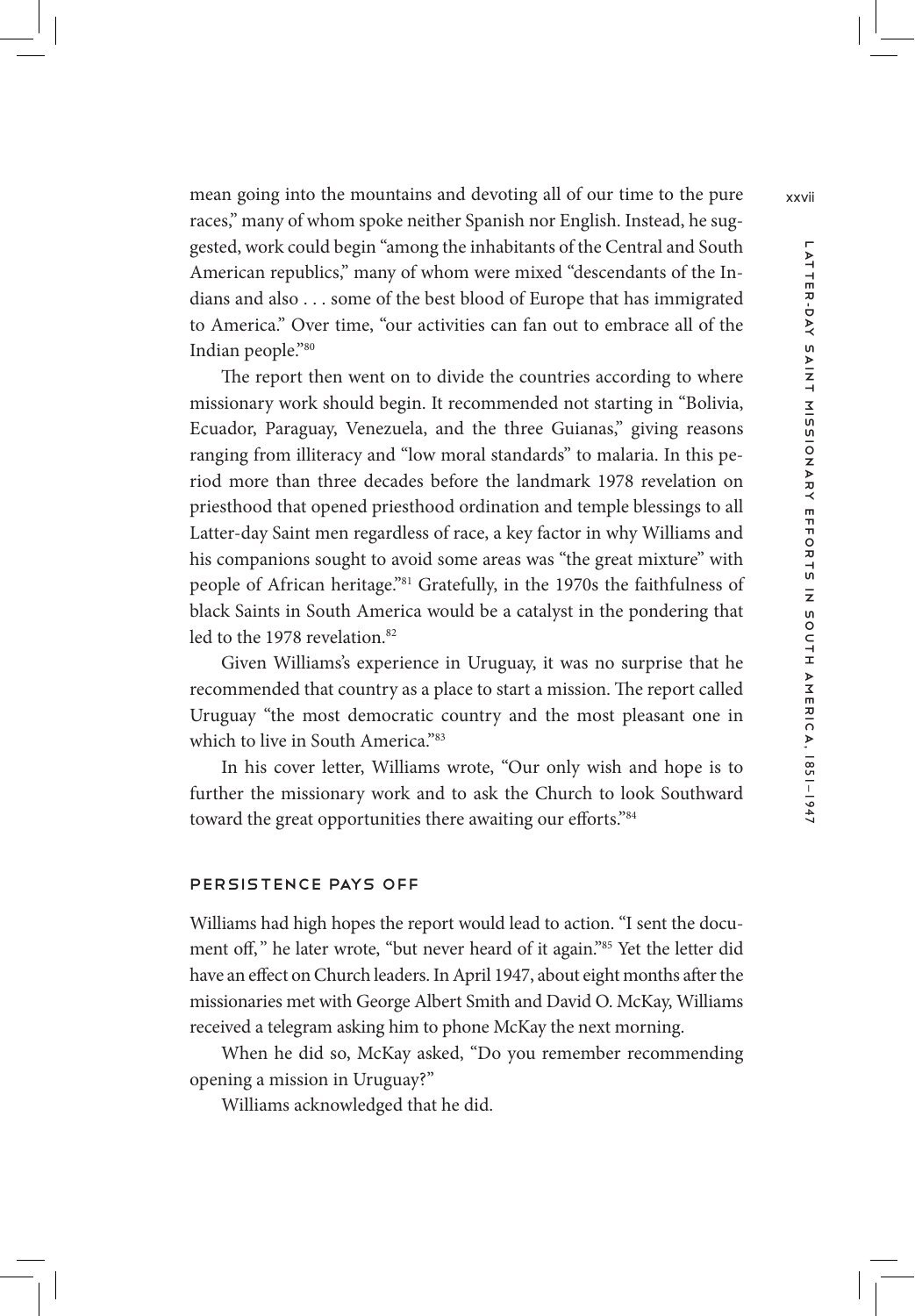xxviii McKay responded, "How would you like to go down and open it?"86

By the end of August 1947, Williams had arrived in Uruguay to do just that.<sup>87</sup> But before he left for South America, he renewed his request for a high-ranking Church leader to tour the missions on that continent. "While in Salt Lake City preparing to leave for Uruguay to open the mission," he remembered, "I took occasion to invite the Brethren to visit the South American missions, so that they might know the conditions first hand." McKay, whose son served under Williams in the Argentine Mission, responded, "It would be wonderful if one could be spared; we'll see what can be done."88

After Williams arrived in Uruguay, he renewed the invitation in a letter to McKay, repeating the benefits that would follow from such a visit. McKay answered Williams's letter cordially, saying such a tour "would be most delightful" to him and "very informative." He noted that his son and other former missionaries to South America had been urging him to take such a trip. "Of this I am convinced," McKay concluded, "that one of the Presidency should visit these missions in the very near future. We should then be in a position to render clearer judgment regarding the matters that come before us from time to time."

By "near future," however, McKay did not mean very soon. He told Williams, "We have the matter under consideration, but prospects for a visit this year are very dim."89

Undeterred, Williams wrote a long letter to Spencer W. Kimball, who was then serving in the Quorum of the Twelve Apostles, the second tier of Church leadership, but who would later become President of the Church, a world traveler, and the prophet who announced the 1978 revelation on priesthood that helped overcome barriers to the Church's expansion in Latin America and elsewhere. Williams predicted that the "future missionary field is in South America" and expressed his hope that a senior Church leader would visit. "What the South American missions need more than anything else is the visit of one or more of the General Authorities," Williams asserted. "Won't you please come and see?"<sup>90</sup>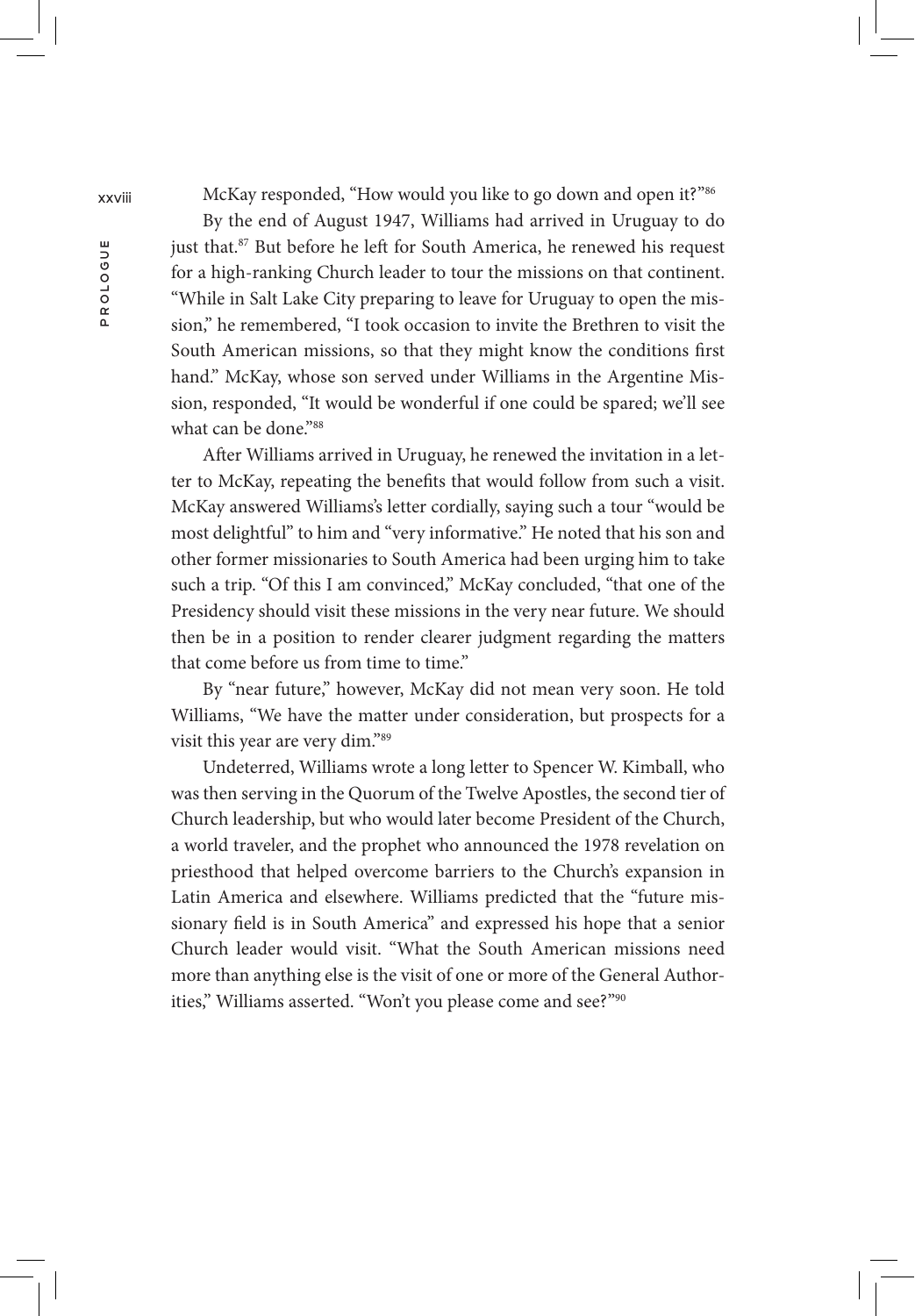# STEPHEN L RICHARDS APPOINTED Xxix for South American Missions Tour

Finally, after years of pleading, Williams received the hoped-for reply. On December 10, 1947, Stephen L Richards of the Quorum of the Twelve Apostles wrote him a letter explaining that the First Presidency had appointed him "to visit the South American missions"with his wife, Irene Smith Merrill Richards.91 Elder Richards was one of the most respected of all Church leaders in his day. Born in 1879 in Mendon, Utah, to parents with prominent Latter-day Saint pioneer ancestry, Stephen grew up imbued with the culture and doctrine of The Church of Jesus Christ of Latter-day Saints and a love of the outdoors, sports, and recreation.92 Also being a man of the



*Stephen L Richards's official photo that was given to the press to use in news articles throughout South America. Courtesy of Church History Library (hereafter "CHL").*

mind, he attended the University of Utah, where he excelled in debate, drama, and literature. Science courses favoring evolution over creationism shook his "pre-conceived ideas" of religion, and "for a period of time," he later said, "I suffered from doubt and uncertainty." Unsure how to handle his doubts in a culture of belief, Stephen kept them to himself.<sup>93</sup>

Irene Smith Merrill was born in 1876 in Fillmore, Utah. Like Stephen, she was descended from notable Latter-day Saint ancestors. Stephen's senior in age by three years, Irene shared his interest in literature and drama. When they fell in love and Stephen asked her to marry him, she agreed, provided they could marry in a Latter-day Saint temple.<sup>94</sup> This condition brought to the forefront Stephen's simmering spiritual doubts. In Latter-day Saint culture, only devout members are permitted to marry in the temple. A man of integrity, Stephen would not feign belief in order to marry Irene. "He was a student at the U[niversity] of U[tah] and didn't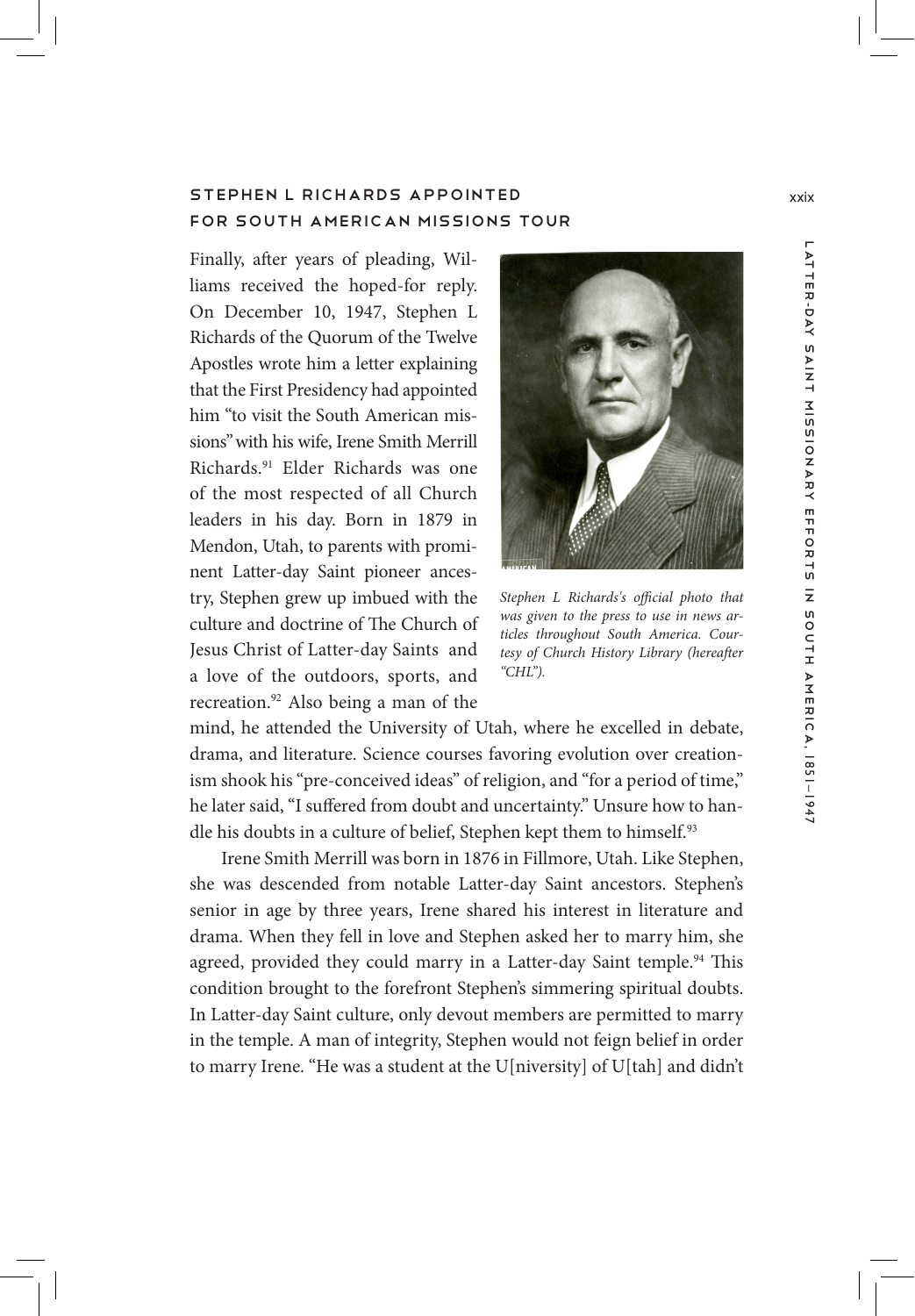debate, consider, and pray."95

really know what he believed," Irene recalled, and "so he began to study,<br>debate, consider, and pray."<sup>95</sup><br>But in the end, he turned to God to resolve his problems. "I finally de-<br>cided I would appeal to a higher source o Stephen talked with family members and friends about his doubts. But in the end, he turned to God to resolve his problems. "I finally decided I would appeal to a higher source of wisdom in the solution of my difficulties," he later explained. In the process, filled with what Irene called "real desire," Stephen "finally decided that he really knew that the Gospel was true<sup>"96</sup>

> "My approach was very humble and I suppose many would say very naive," he later acknowledged. Yet Irene noted in her journal, "The richness of his study and convictions gave him a marvelous foundation for his whole life's work and accomplishments." "Never since then," he wrote of his conversion, "have I experienced any doubt as to the reality of spiritual forces nor have I had difficulty in correlating all that I have been able to learn with spiritual philosophy in my life."97

> Stephen and Irene married and began their life together, a life that over the course of decades focused on family, community, church, and recreation. They sacrificed so Stephen could begin a graduate program in law at the University of Michigan and complete it at the University of Chicago in the first graduating class of that law school. In time he became successful in law, business, and politics. He also served on the law faculty of the University of Utah. His successful career, coupled with Church service at both the local and general levels, led to a call to serve as an Apostle of The Church of Jesus Christ of Latter-day Saints in 1917 at age thirty-seven.<sup>98</sup>

> Elder Richards threw himself into his new calling with the same energy that characterized much of the rest of his life. Although his heavy duties kept him away from home much of the time, he and Irene continued to grow together as they raised their family and enjoyed vacations that took them outdoors. One of the heaviest responsibilities he bore was service on the Church Missionary Committee. It was this assignment that made him a natural choice to tour the missions of South America in 1948.

> Irene looked at the trip as an adventure that would put her literary skills to work. "Papa will do all the work," she wrote in a letter to her children, "and I'll look at the scenery and do the writing."99 Although Elder Richards would receive most of the attention on the trip, Irene's writing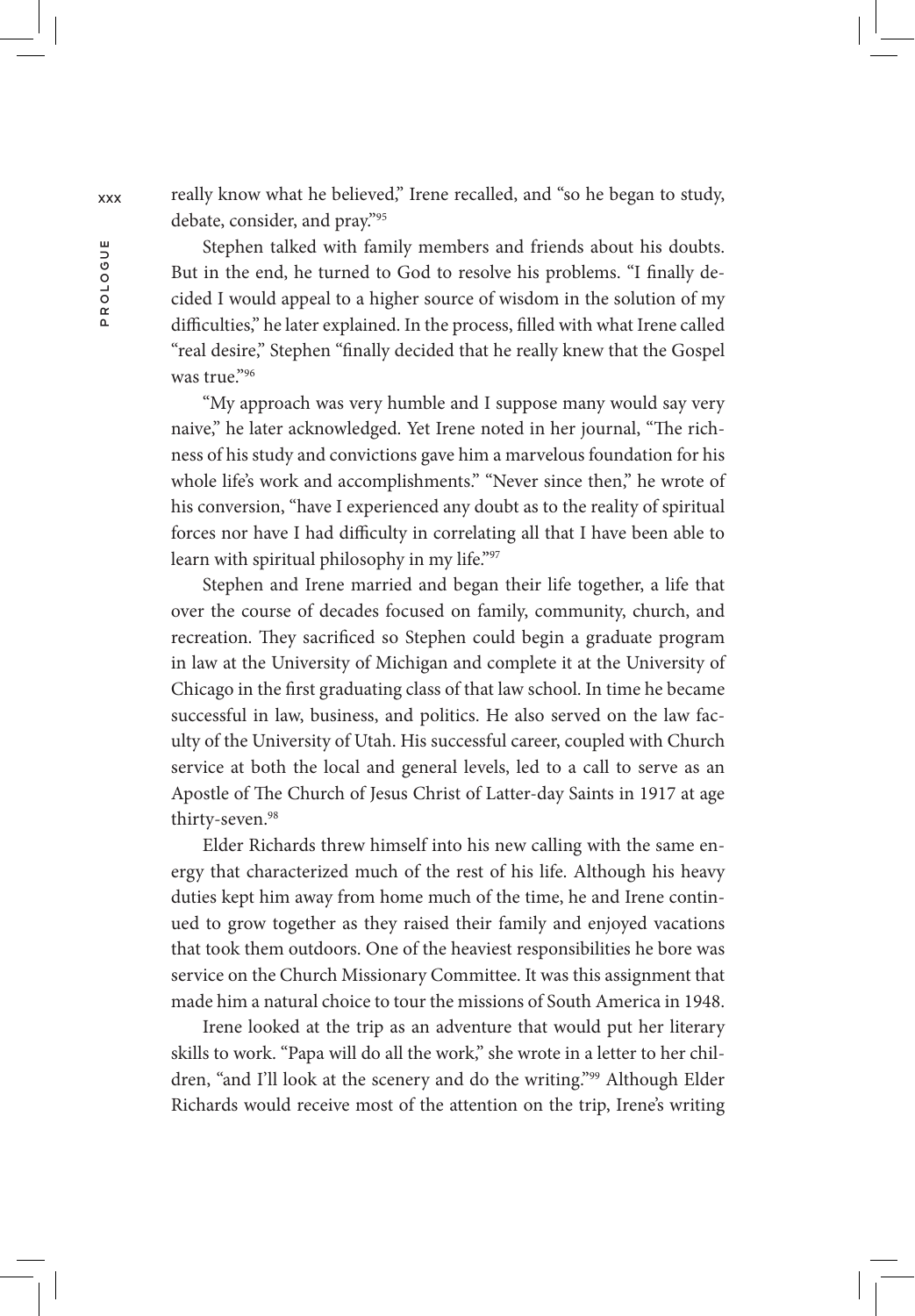would preserve their historic journey for future readers. Indeed, she was xxxi the one who, over time, kept the most complete and interesting record of their lives.

Overjoyed to learn that the Richardses were coming to visit, mission president Frederick S. Williams wrote a two-page letter of gratitude and travel tips for them, expressing thanks "that after twenty years of waiting, the South American Saints 'would have the privilege of hearing an Apostle of the Lord."100

# **NOTES**

- 1. See Dean C. Jessee, Mark Ashurst-McGee, and Richard L. Jensen, eds., *Journals, Volume 1: 1832–1839*, vol. 1 of the Journals series of *The Joseph Smith Papers*, ed. Dean C. Jessee, Ronald K. Esplin, and Richard Lyman Bushman (Salt Lake City: Church Historian's Press, 2008), xxiii; James B. Allen and Glen M. Leonard, *The Story of the Latter-day Saints*, 2nd ed. (Salt Lake City: Deseret Book, 1992), 56. The restored Church of Christ was formally named The Church of Jesus Christ of Latter-day Saints in 1838; see Doctrine and Covenants 115:4.
- 2. See Solomon Chamberlain autobiography (1856), L. Tom Perry Special Collections, Harold B. Lee Library, Brigham Young University; John Taylor Journal, 50–54, CHL; Larry C. Porter, "The Book of Mormon: Historical Setting for Its Translation and Publication," in *Joseph Smith: The Prophet, the Man*, ed. Susan Easton Black and Charles D. Tate Jr. (Provo, UT: Religious Studies Center, Brigham Young University, 1993), 58–59.
- 3. See Chamberlain autobiography, 9–11; Porter, "Book of Mormon," 58–59; "The First Book of Nephi," *Palmyra (NY) Reflector*, January 2, 13, 1830, CHL; Richard E. Turley Jr. and William W. Slaughter, *How We Got the Book of Mormon* (Salt Lake City: Deseret Book, 2011), 32; Russell R. Rich, "The Dogberry Papers and the Book of Mormon," *BYU Studies* 10, no. 3 (Spring 1970): 315–20.
- 4. *The Book of Mormon* (Palmyra, NY: E. B. Grandin, 1830).
- 5. See *The Life of Brigham Young* (Salt Lake City: George Q. Cannon and Sons, 1893), 14; Leonard J. Arrington, *Brigham Young: American Moses* (New York: Alfred A. Knopf, 1985), 19; Richard E. Turley Jr. and Brittany A. Chapman,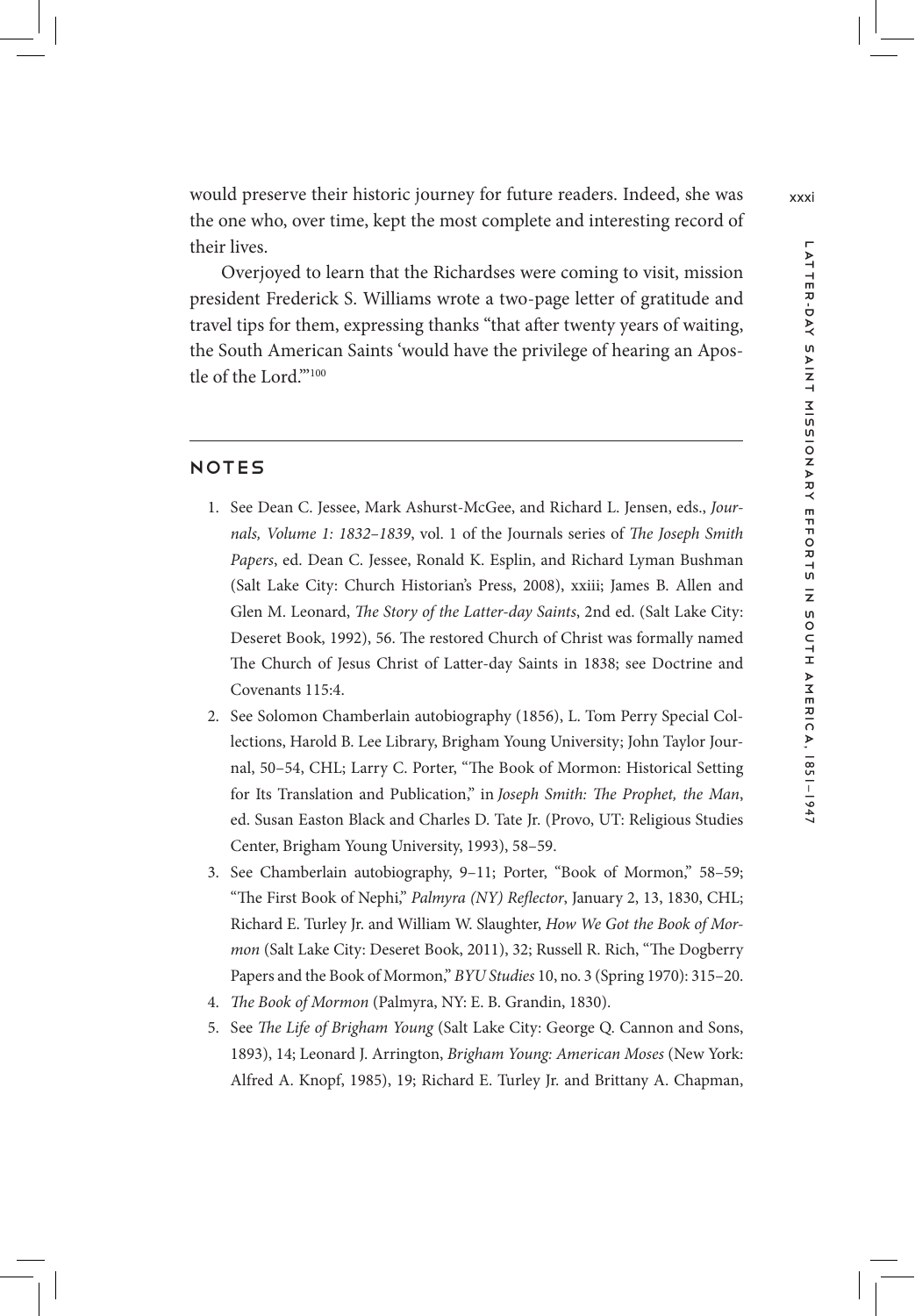xxxii eds., *Women of Faith in the Latter Days* (Salt Lake City: Deseret Book, 2011), 1:130n3.

- 6. See Steven C. Harper, "The Restoration of Mormonism to Erie County, Pennsylvania," *Mormon Historical Studies* 1, no. 1 (Spring 2000): 4–5; Richard Price and Pamela Price, "Missionary Successes, 1836–1844," *Restoration Voice* 26, no. 14 (November/December 1982): 14–16; John Devitry-Smith, "William James Barratt: The First Mormon 'Down Under,'" *BYU Studies* 28, no. 3 (1988): 53–66; Donald Q. Cannon and Richard O. Cowan, *Unto Every Nation: Gospel Light Reaches Every Land* (Salt Lake City: Deseret Book, 2003), 29–30; Arnold K. Garr, "Latter-day Saints in Tubuai, French Polynesia, Yesterday and Today," in *Regional Studies in Latter-day Saint Church History: The Pacific Isles*, ed. Reid L. Neilson, Steven C. Harper, Craig K. Manscill, and Mary Jane Woodger (Provo, UT: Religious Studies Center, Brigham Young University, 2008), 2–4.
- 7. See Doctrine and Covenants 28:8; Richard Lyman Bushman, *Joseph Smith: Rough Stone Rolling* (New York: Alfred A. Knopf, 2005), 122.
- 8. See Terryl L. Givens and Matthew J. Grow, *Parley P. Pratt: The Apostle Paul of Mormonism* (New York: Oxford University Press, 2011), 5–8.
- 9. Doctrine and Covenants 32:2.
- 10. See *Autobiography of Parley Parker Pratt*, ed. Parley P. Pratt Jr. (New York: Russell Brothers, 1874), 54–55; Givens and Grow, *Parley P. Pratt*, 45–46.
- 11. See Givens and Grow, *Parley P. Pratt*, 37–39, 46–47.
- 12. See Givens and Grow, *Parley P. Pratt*, 290, 306–12; A. Delbert Palmer and Mark L. Grover, "Hoping to Establish a Presence: Parley P. Pratt's 1851 Mission to Chile," *BYU Studies* 38, no. 4 (1999): 115–28; Frederick S. Williams and Frederick G. Williams, *From Acorn to Oak Tree: A Personal History of the Establishment and First Quarter Century Development of the South American Missions* (Fullerton, CA: Et Cetera, Et Cetera Graphics, 1987), 1.
- 13. See David J. Whittaker, "The Bone in the Throat: Orson Pratt and the Public Announcement of Plural Marriage," *Western Historical Quarterly* 18, no. 3 (July 1987): 293–314; *Deseret News Extra*, September 14, 1852, Mormon Publications: 19th and 20th Centuries, Harold B. Lee Library Digital Collections, Brigham Young University.
- 14. See George A. Smith, *The Rise, Progress and Travels of the Church of Jesus Christ of Latter-day Saints*, 2nd ed. (Salt Lake City: Deseret News, 1872), 36.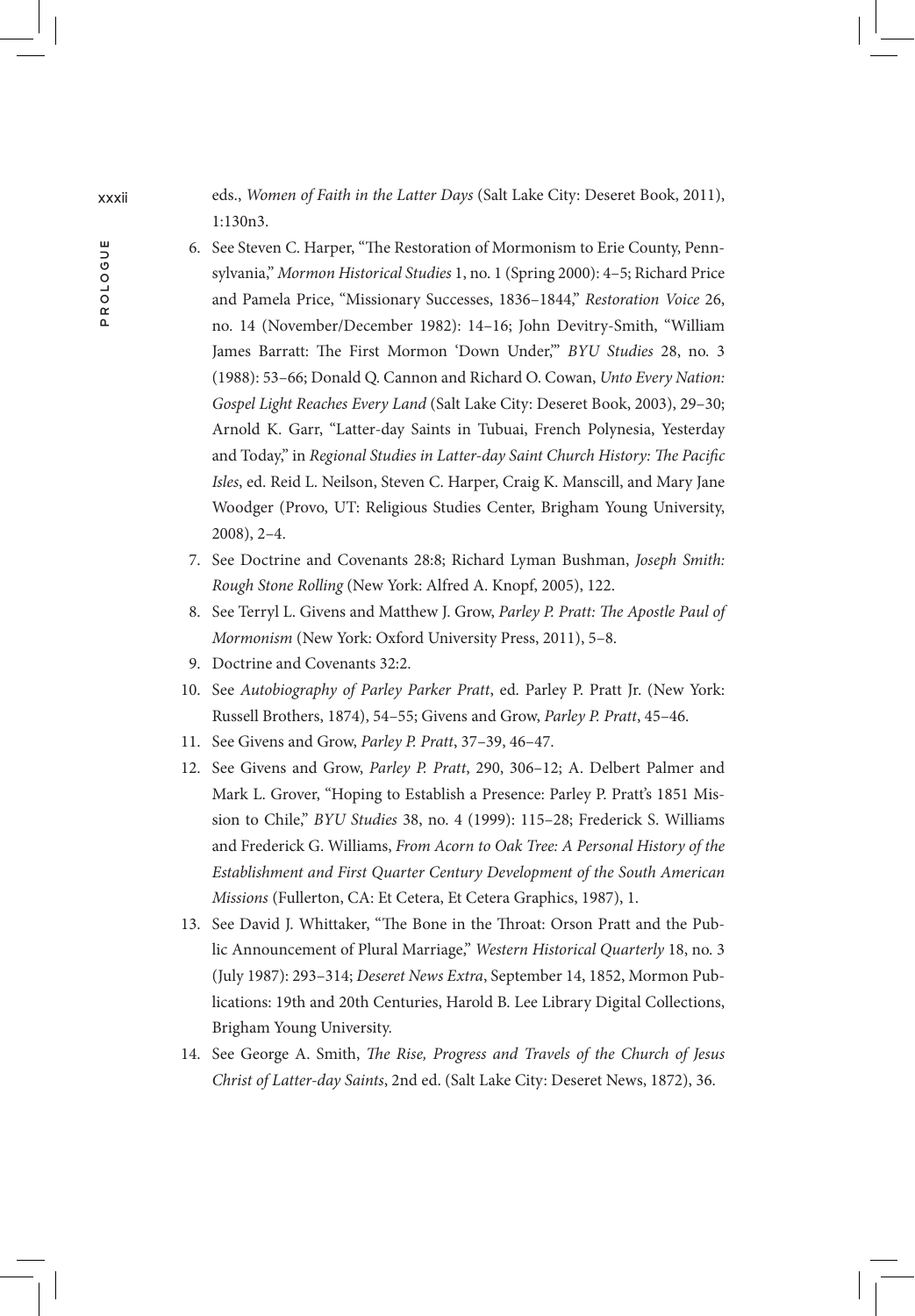- 15. See Aaron F. Farr to George A. Smith, June 2, 1865, Correspondence, Mission- xxxiii ary Reports, 1831–1900, CHL. The missionaries to Jamaica were Aaron Farr, Jesse Turpin, Darwin Richardson, and Alfred B. Lambson.
- 16. Smith, *Rise*, *Progress and Travels*, 36.
- 17. See Parley P. Pratt to Brigham Young, March 13, 1852, Incoming Correspondence, Brigham Young Office Files, CHL; reprinted in *Autobiography of Parley P. Pratt*, ed. Parley P. Pratt Jr., 4th ed. (Salt Lake City: Deseret Book, 1985), 367–68; Palmer and Grover, "Hoping to Establish a Presence," 129; Givens and Grow, *Parley P. Pratt*, 382–84.
- 18. See Orson F. Whitney, *History of Utah* (Salt Lake City: George Q. Cannon and Sons, 1904), 4:508.
- 19. See *The Wasp* 1, no. 1 (April 16, 1842): 3; no. 6 (May 21, 1842): 23; no. 12 (July 2, 1842): 45; no. 36 (January 7, 1842 [1843]): 141.
- 20. See Matthew J. Grow, Ronald K. Esplin, Mark Ashurst-McGee, Gerrit J. Dirkmaat, and Jeffrey D. Mahas, eds., *Administrative Records: Council of Fifty, Minutes, March 1844–January 1846*, vol. 1 of the Administrative Records series of *The Joseph Smith Papers*, ed. Ronald K. Esplin, Matthew J. Grow, and Matthew C. Godfrey (Salt Lake City: Church Historian's Press, 2016), 17, 47–48, 140–42.
- 21. *El Siglo Diez y Nueve*, July 27, 1844, in private possession of Fernando Gomez; copy located at Museum of Mexican Mormon History.
- 22. According to Fernando Gomez, "the official newspaper of the Mexican Government called *Diario Oficial del Supremo Gobierno* as early as the 1850s printed articles from *The Herald of New York,*" which included content about Latter-day Saints. Fernando R. Gomez and Sergio Pagaza Castillo, *Benito Juarez and the Mormon Connection of the 19th Century* (Mexico City: Museo de Historia del Mormonismo en México, 2007), 10, 27n56.
- 23. See John G. Turner, *Brigham Young: Pioneer Prophet* (Cambridge, MA: Belknap Press of Harvard University Press, 2012), 123, 170; Allen and Leonard, *Story of the Latter-day Saints*, 257–58; Arrington, *Brigham Young*, 146–47.
- 24. See Turner, *Brigham Young*, 174; Tom Gray, "The Treaty of Guadalupe Hidalgo," National Archives, updated April 25, 2018, https://www.archives.gov/.
- 25. See William P. MacKinnon, "'Not as a Stranger': A Presbyterian Afoot in the Mormon Past," *Journal of Mormon History* 38, no. 2 (Spring 2012): 26–33.
- 26. Arrington, *Brigham Young*, 265–66. See also "The Utah Expedition: Its Causes and Consequences," part 3, *Atlantic Monthly*, May 1859, 583–84.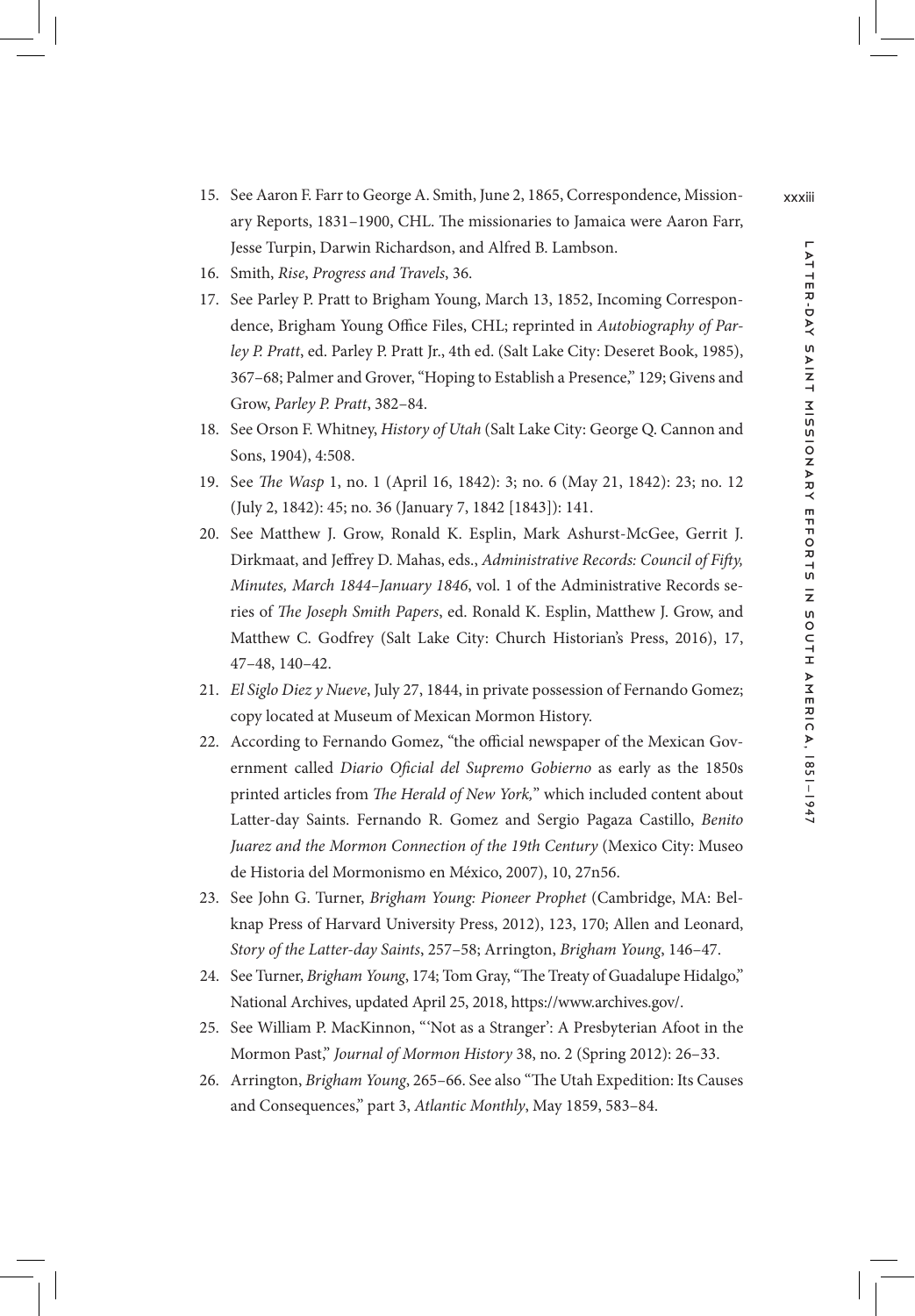- xxxiv 27. See Norman F. Furniss, *The Mormon Conflict, 1850–1859* (New Haven, CT: Yale University Press, 1960), 168–76; Will Bagley, ed., *Kingdom in the West: The Mormons and the American Frontier*, vol. 10 of *At Sword's Point, Part I: A Documentary History of the Utah War to 1858*, ed. William P. MacKinnon (Norman, OK: Arthur H. Clark, 2008), 479–81; LeRoy R. Hafen and Ann W. Hafen, eds., *The Utah Expedition, 1857–1858* (Glendale, CA: Arthur H. Clark, 1958), 327–28; Allen and Leonard, *Story of the Latter-day Saints*, 315–17.
	- 28. See Eugene E. Campbell, *Establishing Zion: The Mormon Church in the American West, 1847–1869* (Salt Lake City: Signature Books, 1988), 246–48; John D. Lee to Emma B. Lee, December 9, 1876, HM 31214, John D. Lee Collection, Huntington Library, San Marino, CA.
	- 29. See Donald Levi Gale Hammon, *Levi Byram and Martha Jane Belnap Hammon: Gold Medal Pioneers* (Chapel Hill, NC: Professional Press, 1996), 59–60; Kevin H. Folkman, "'The Moste Desert Lukking Plase I Ever Saw, Amen!' The 'Failed' 1873 Arizona Mission to the Little Colorado River," *Journal of Mormon History* 37, no. 1 (Winter 2011): 115–50.
	- 30. See Daniel W. Jones, *Forty Years among the Indians* (Salt Lake City: Juvenile Instructor Office, 1890), 219–332; Helaman Pratt Journal, 1875–78, CHL; Anthony Woodward Ivins Diary, Anthony W. Ivins Collection, CHL.
	- 31. Brigham Young to Wm. C. Staines, January 11, 1876, letterpress copybook, 14:125–26, Brigham Young Office Files, CHL.
	- 32. See F. LaMond Tullis, *Mormons in Mexico: The Dynamics of Faith and Culture* (Logan: Utah State University Press, 1987); Thomas Cottam Romney, *The Mormon Colonies in Mexico* (1938; repr., Salt Lake City: University of Utah Press, 2005); LaVon Brown Whetten, *Colonia Juarez: Commemorating 125 Years of the Mormon Colonies in Mexico* (Bloomington, IN: AuthorHouse, 2010).
	- 33. See Tullis, *Mormons in Mexico*; Romney, *Mormon Colonies in Mexico*; Whetten, *Colonia Juarez*.
	- 34. See Andrew Jenson, comp., *Latter-day Saint Biographical Encyclopedia* (Salt Lake City: Andrew Jenson Memorial Association, 1901–36), 4:348; Dale F. Beecher, "Rey L. Pratt and the Mexican Mission," *BYU Studies* 15, no. 3 (1975): 293–307.
	- 35. See Jason Swensen, "Mexican Colonies Offering Fruits of Leadership," *Church News*, May 11, 2001.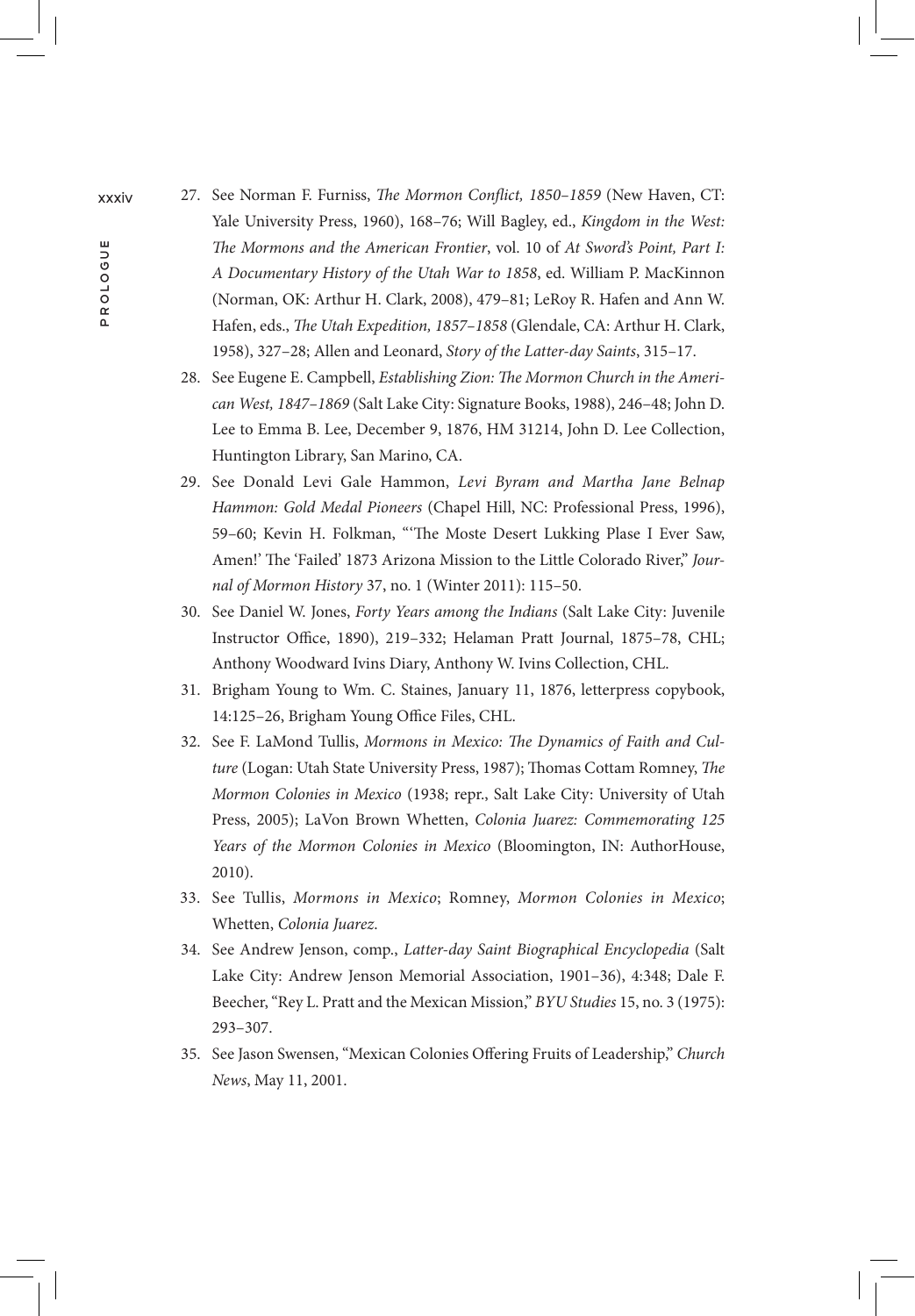- 36. See *Autobiography of Andrew Jenson* (Salt Lake City: Deseret News, 1938), xxxv 547; Justin R. Bray and Reid L. Neilson, *Exploring Book of Mormon Lands: The 1923 Latin American Travel Writings of Mormon Historian Andrew Jenson* (Provo, UT: Religious Studies Center, Brigham Young University, 2014), 1–26.
- 37. See Bray and Neilson, *Exploring Book of Mormon Lands*, 21–24, 31n10.
- 38. Bray and Neilson, *Exploring Book of Mormon Lands*, 291.
- 39. Bray and Neilson, *Exploring Book of Mormon Lands*, 291.
- 40. Bray and Neilson, *Exploring Book of Mormon Lands*, 291.
- 41. Bray and Neilson, *Exploring Book of Mormon Lands*, 292.
- 42. See Williams and Williams, *From Acorn to Oak Tree*, 18–20.
- 43. Williams and Williams, *From Acorn to Oak Tree*, 20.
- 44. Bryant S. Hinckley, *Sermons and Missionary Services of Melvin Joseph Ballard* (Salt Lake City: Deseret Book, 1949), 89; Williams and Williams, *From Acorn to Oak Tree*, 20–21. On the role of the Quorum of the Twelve in opening missions, see *Record of the Twelve*, February 14, 1835, CHL; also available at the Joseph Smith Papers, https://www.josephsmithpapers.org/paperSummary /record-of-the-twelve-14-february-28-august-1835.
- 45. See Melvin R. Ballard, *Melvin J. Ballard—Crusader for Righteousness* (Salt Lake City: Bookcraft, 1966), 54–57.
- 46. See Ballard, *Crusader for Righteousness*, 54–57, 75–76; Jenson, *Latter-day Saint Biographical Encyclopedia*, 1:419–20.
- 47. See Jenson, *Latter-day Saint Biographical Encyclopedia*, 4:212–14.
- 48. See Jenson, *Latter-day Saint Biographical Encyclopedia*, 4:348; Arnold K. Garr, Donald Q. Cannon, and Richard O. Cowan, eds., *Encyclopedia of Latter-day Saint History* (Salt Lake City: Deseret Book, 2000), 942–43.
- 49. Hinckley, *Sermons*, 92. Elder Ballard's original journals were lost after his death. Bryant Hinckley had access to them, and so excerpts appear in his book.
- 50. See Hinckley, *Sermons*, 91–93.
- 51. See Hinckley, *Sermons*, 94.
- 52. To better understand Latter-day Saint German migration to South America, see Mark L. Grover, "The Mormon Church and German Immigrants in Southern Brazil: Religion and Language," *Jahrbuch für Geschichte von Staat, Wirtschaft und Gesellschaft: Lateinamerikas* (1989), 26:302–5.
- 53. See Hinckley, *Sermons*, 94.
- 54. See Hinckley, *Sermons*, 94.
- 55. See Williams and Williams, *From Acorn to Oak Tree*, 23–25.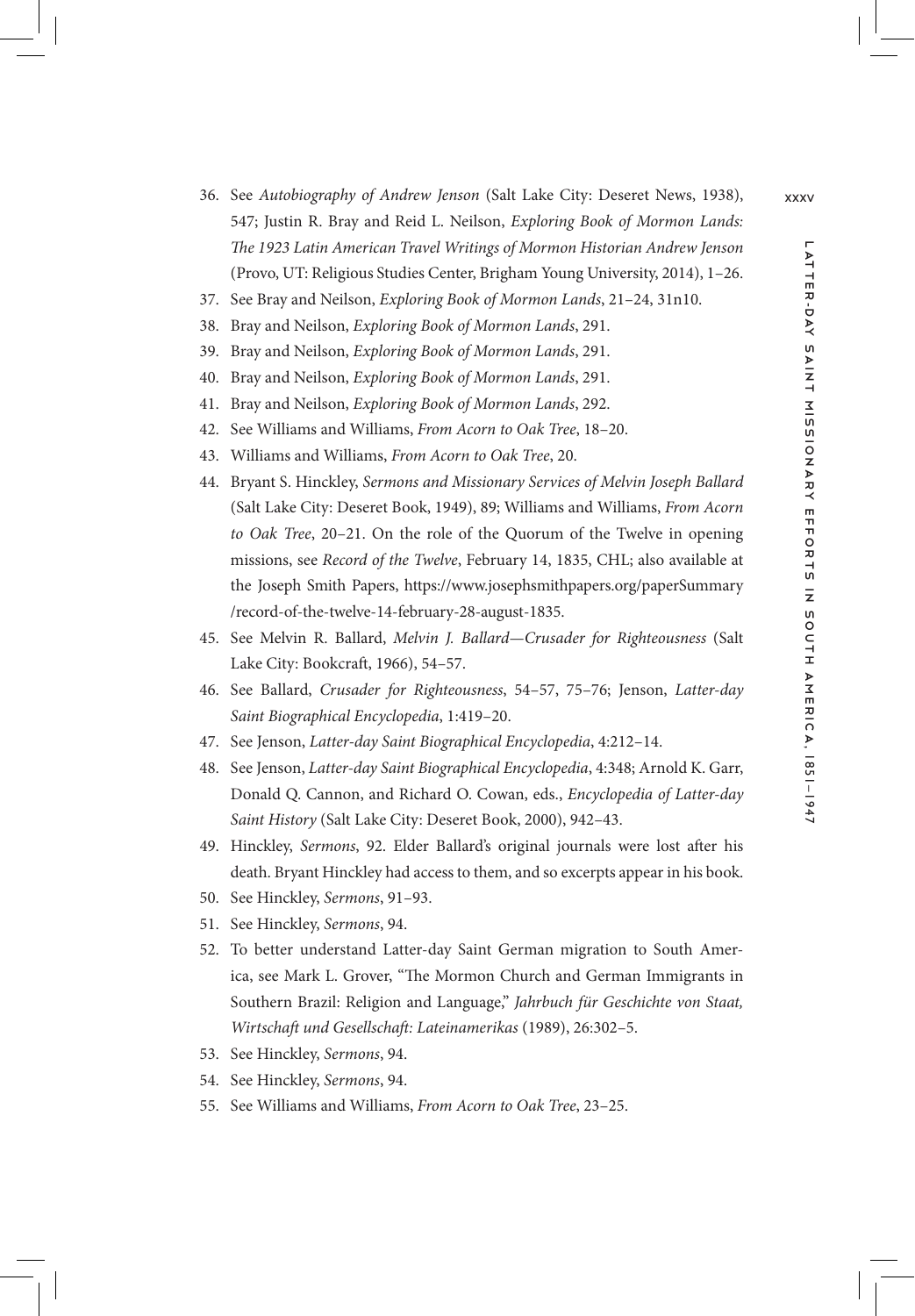- xxxvi 56. Hinckley, *Sermons*, 94–95.
	- 57. Hinckley, *Sermons*, 95.
	- 58. See Williams and Williams, *From Acorn to Oak Tree*, 25.
	- 59. See Hinckley, *Sermons*, 93; Williams and Williams, *From Acorn to Oak Tree*, 25.
	- 60. Williams and Williams, *From Acorn to Oak Tree*, 30.
	- 61. See Williams and Williams, *From Acorn to Oak Tree*, 3, 79; obituary of Frederick Salem Williams, *Deseret News*, October 10, 1991.
	- 62. Williams and Williams, *From Acorn to Oak Tree*, 30.
	- 63. See *The Diaries of J. Reuben Clark, 1933–1961, Abridged* (Salt Lake City: privately printed, 2010), 8–10; Frederick S. Williams to the First Presidency, September 1, 1941, in Williams and Williams, *From Acorn to Oak Tree*, 187. See also Buenos Aires Branch, January 2, 1934, in South American Mission Manuscript History and Historical Reports, vol. 2, Branch Histories, 1925–1935, CHL.
	- 64. Williams to First Presidency, September 1, 1941, 187–89.
	- 65. First Presidency [Heber J. Grant, J. Reuben Clark Jr., and David O. McKay] to Frederick S. Williams, September 17, 1941, in Williams and Williams, *From Acorn to Oak Tree*, 191.
	- 66. First Presidency to Frederick S. Williams, September 17, 1941.
	- 67. Williams and Williams, *From Acorn to Oak Tree*, 191.
	- 68. See Mark L. Grover, "Argentina: Building the Church One *Bloque* at a Time," in *A Land of Promise and Prophecy: Elder A. Theodore Tuttle in South America, 1960–1965* (Provo, UT: Religious Studies Center, Brigham Young University, 2008), 186–231; Frederick S. Williams Oral History, interviewed by William G. Hartley, 1972, 25–33, CHL.
	- 69. See Williams and Williams, *From Acorn to Oak Tree*, 195.
	- 70. Williams and Williams, *From Acorn to Oak Tree*, 201.
	- 71. Williams and Williams, *From Acorn to Oak Tree*, 201.
	- 72. Williams and Williams, *From Acorn to Oak Tree*, 201.
	- 73. Williams and Williams, *From Acorn to Oak Tree*, 201–2; Hugh J. Cannon, *To the Peripheries of Mormondom: The Apostolic Around-the-World Journey of David O. McKay, 1920–1921*, ed. Reid L. Neilson (Salt Lake City: University of Utah Press, 2011).
	- 74. Williams and Williams, *From Acorn to Oak Tree*, 202; Keith McCune to the First Presidency, November 30, 2005, in Frederick S. Williams et al., "Proposed Plan for Activating and Extending the Missionary Work in Latin Amer-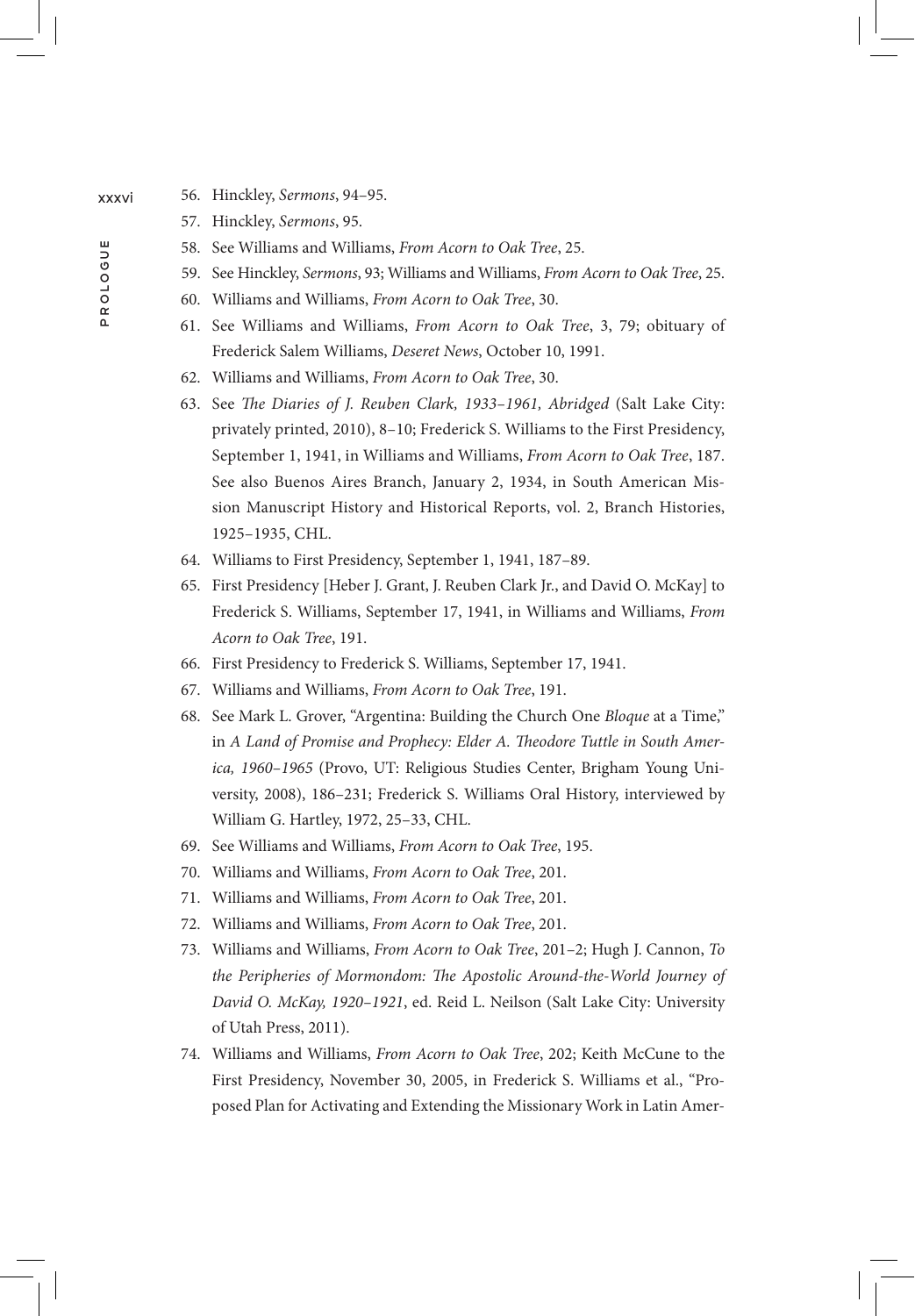ica," September 28, 1946, CHL. The last page of the report states that returned xxxvii missionaries J. Vernon Graves, Robert R. McKay, Don Hyrum Smith, Edgar B. Mitchell, and Keith N. McCune assisted Williams with the report.

- 75. Williams and Williams, *From Acorn to Oak Tree*, 202–3.
- 76. Frederick S. Williams to the First Presidency, September 28, 1946, in Williams et al., "Proposed Plan," 1.
- 77. Williams et al., "Proposed Plan," 3.
- 78. For a geneticist's discussion of the complications inherent in attempts to reconstruct the genetic structure of ancient Native American populations, see Ugo A. Perego, "The Book of Mormon and the Origin of Native Americans from a Maternally Inherited DNA Standpoint," in *No Weapon Shall Prosper: New Light on Sensitive Issues*, ed. Robert L. Millet (Provo, UT: Religious Studies Center, Brigham Young University, 2011), 171–217.
- 79. Williams et al., "Proposed Plan," 3.
- 80. Williams et al., "Proposed Plan," 3.
- 81. Williams et al., "Proposed Plan," 4.
- 82. See Edward L. Kimball, "Spencer W. Kimball and the Revelation on Priesthood," *BYU Studies* 47, no. 2 (2008): 5–78; Jeremy Talmage and Clinton D. Christensen, "Black, White, or Brown? Racial Perceptions and the Priesthood Policy in Latin America," *Journal of Mormon History* 44, no. 1 (January 2018): 119–45; Mark L. Grover, "The Mormon Priesthood Revelation and the São Paulo, Brazil Temple," *Dialogue: A Journal of Mormon Thought* 23, no. 1 (Spring 1990): 42–44.
- 83. Williams et al., "Proposed Plan," 5.
- 84. Williams to First Presidency, September 28, 1946.
- 85. Williams and Williams, *From Acorn to Oak Tree*, 203. Decades after Williams and his fellow missionaries submitted their report, one of the missionaries wrote to a later First Presidency: "It is of interest that our recommendations were adopted by the brethren, pretty much as presented, over the following years." McCune to the First Presidency, November 30, 2005.
- 86. Williams and Williams, *From Acorn to Oak Tree*, 203.
- 87. See Williams and Williams, *From Acorn to Oak Tree*, 219.
- 88. Williams and Williams, *From Acorn to Oak Tree*, 237.
- 89. David O. McKay to Frederick S. Williams, October 28, 1947, Stephen L Richards Papers; Williams and Williams, *From Acorn to Oak Tree*, 238.